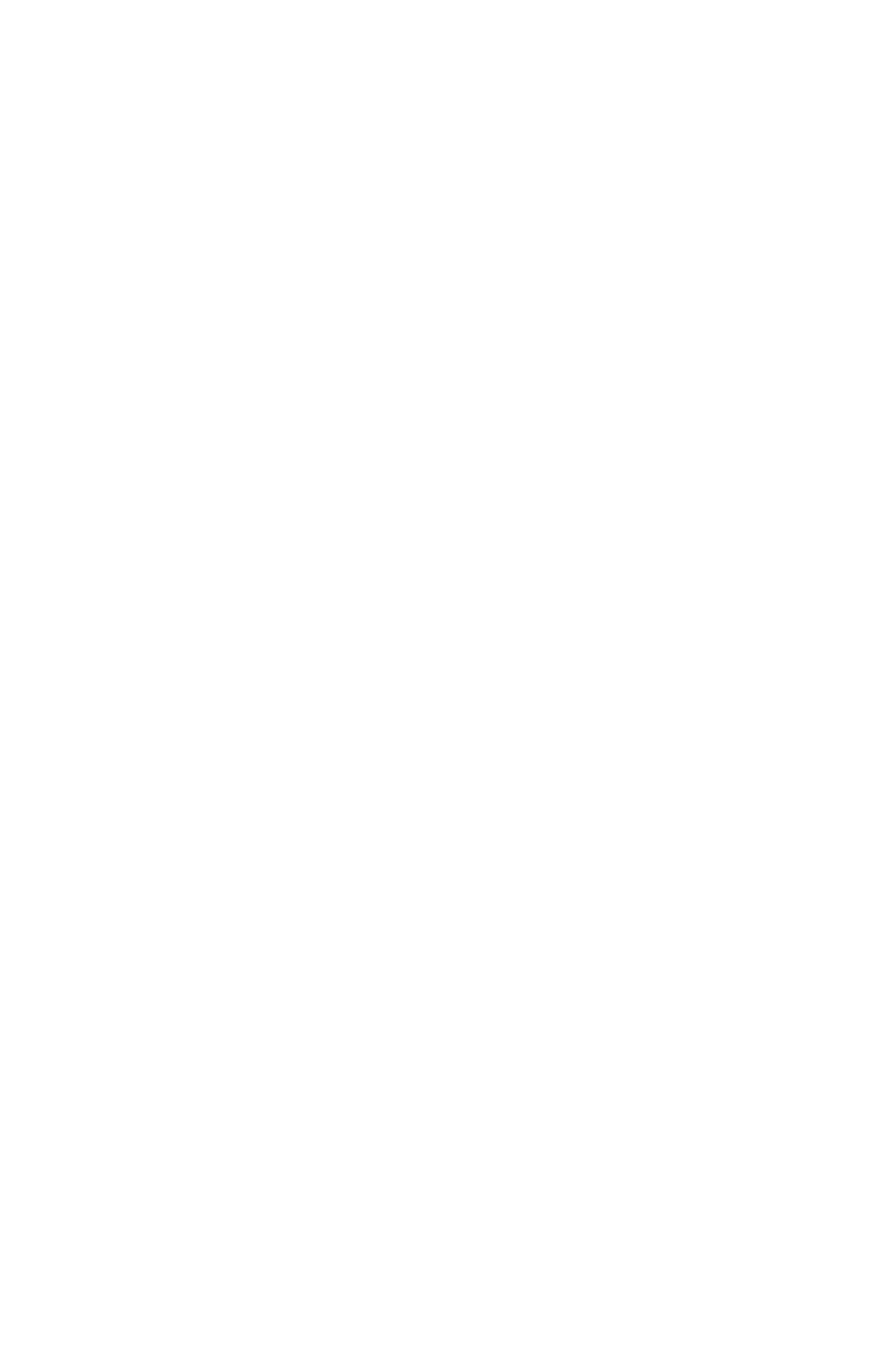The Code of Alabama and the Rules and Regulations governing Polygraph Examiners in the State of Alabama were revised and upgraded during the 2016 regular session of the Alabama Legislature. The 2016 Polygraph Examiners Board was instrumental in effecting these changes.

2020 Polygraph Examiners Board

Gerone Grant, Chairman Kathy Pierce, Vice Chairman Gregory D. Turley, Secretary/Tresurer William T. Merritt, Member Herbert McCants, Member Earl C. Jones, Psycological Consultant Brian J. Williams, Legal Consultant Maria Sledge, Administrative Secretary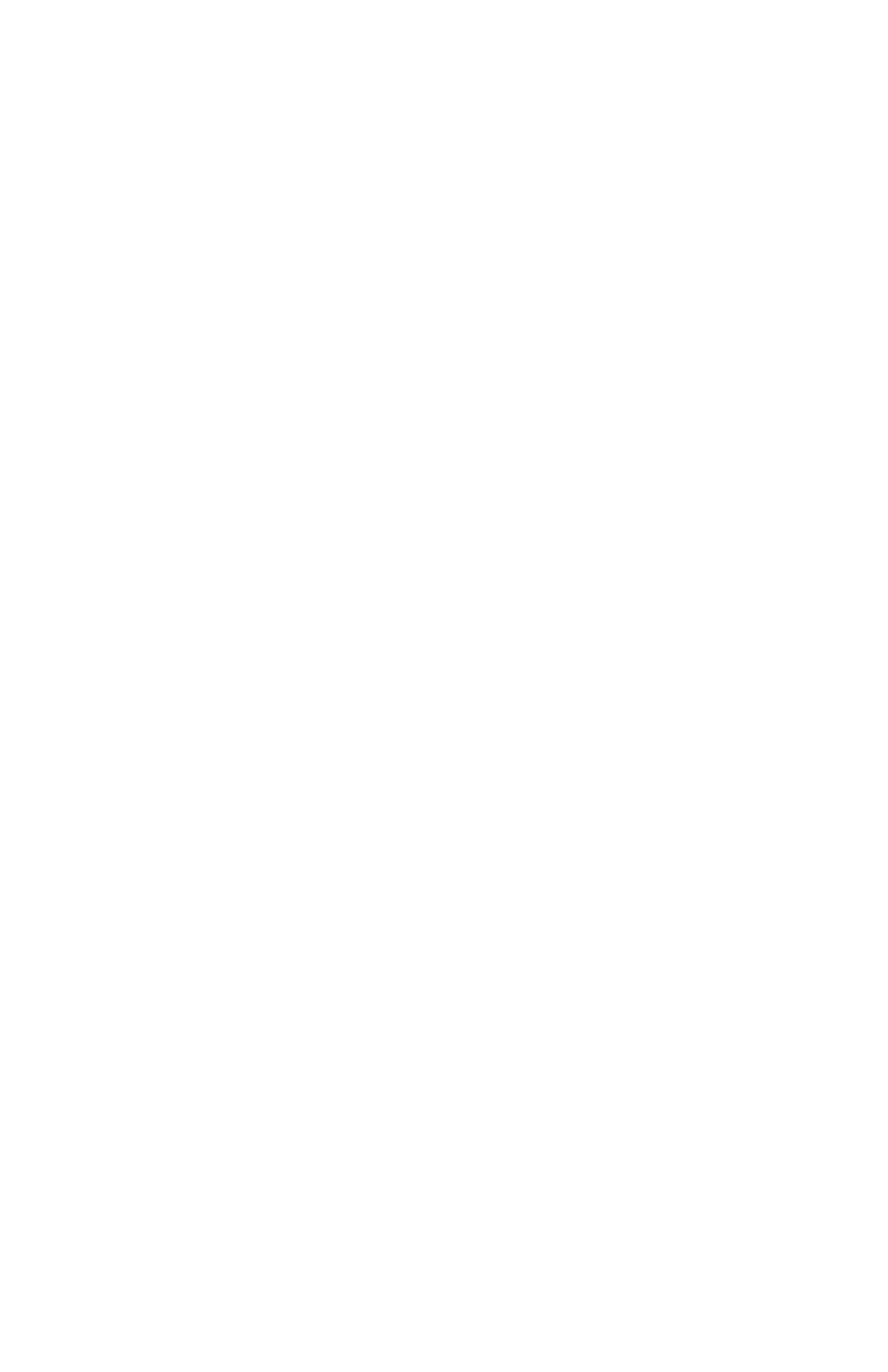## **Ala. Board of Polygraph Examiners**

**Rules and Regulations**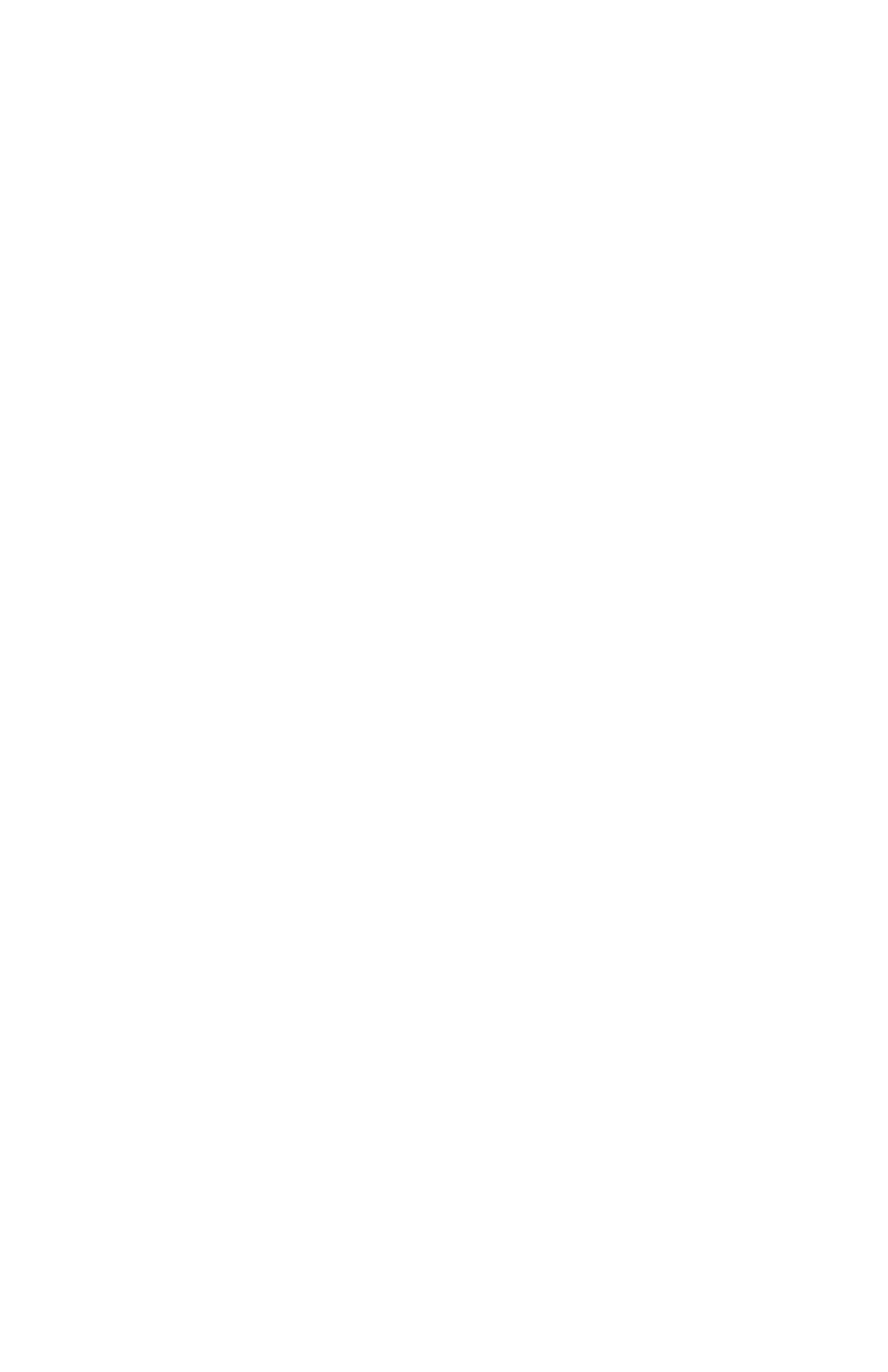### **ALABAMA BOARD OF POLYGRAPH EXAMINERS RULES AND REGULATIONS TABLE OF CONTENTS**

### **Chapter 740-X-1**

| 740-X-1-.02 Petition For Adoption, Amendment |  |
|----------------------------------------------|--|
|                                              |  |
|                                              |  |

#### **Chapter 740-X-2**

#### **Chapter 740-X-3**

| $740 - X - 3 - 01$ | Qualifications Of Examiners To Be Licensed  3-1 |         |
|--------------------|-------------------------------------------------|---------|
| $740 - X - 3 - 02$ |                                                 |         |
| $740 - X - 3 - 03$ | Board Review Of Original License Applications   | $3 - 2$ |
| $740 - X - 3 - 04$ |                                                 | $3 - 3$ |
| $740 - X - 3 - 05$ |                                                 | $3 - 3$ |
| $740 - X - 3 - 06$ |                                                 | $3 - 4$ |
| $740 - X - 3 - 07$ |                                                 | $3 - 4$ |
| $740 - X - 3 - 08$ |                                                 |         |
| $740 - X - 3 - 09$ |                                                 |         |
| $740 - X - 3 - 10$ | Fees for Governmental Examiners Who Apply       |         |
|                    |                                                 |         |
| $740 - X - 3 - 11$ |                                                 |         |
| $740 - X - 3 - 12$ | License Is Not A License To Do Buisiness        | $3 - 6$ |
| $740 - X - 3 - 13$ |                                                 |         |
|                    |                                                 |         |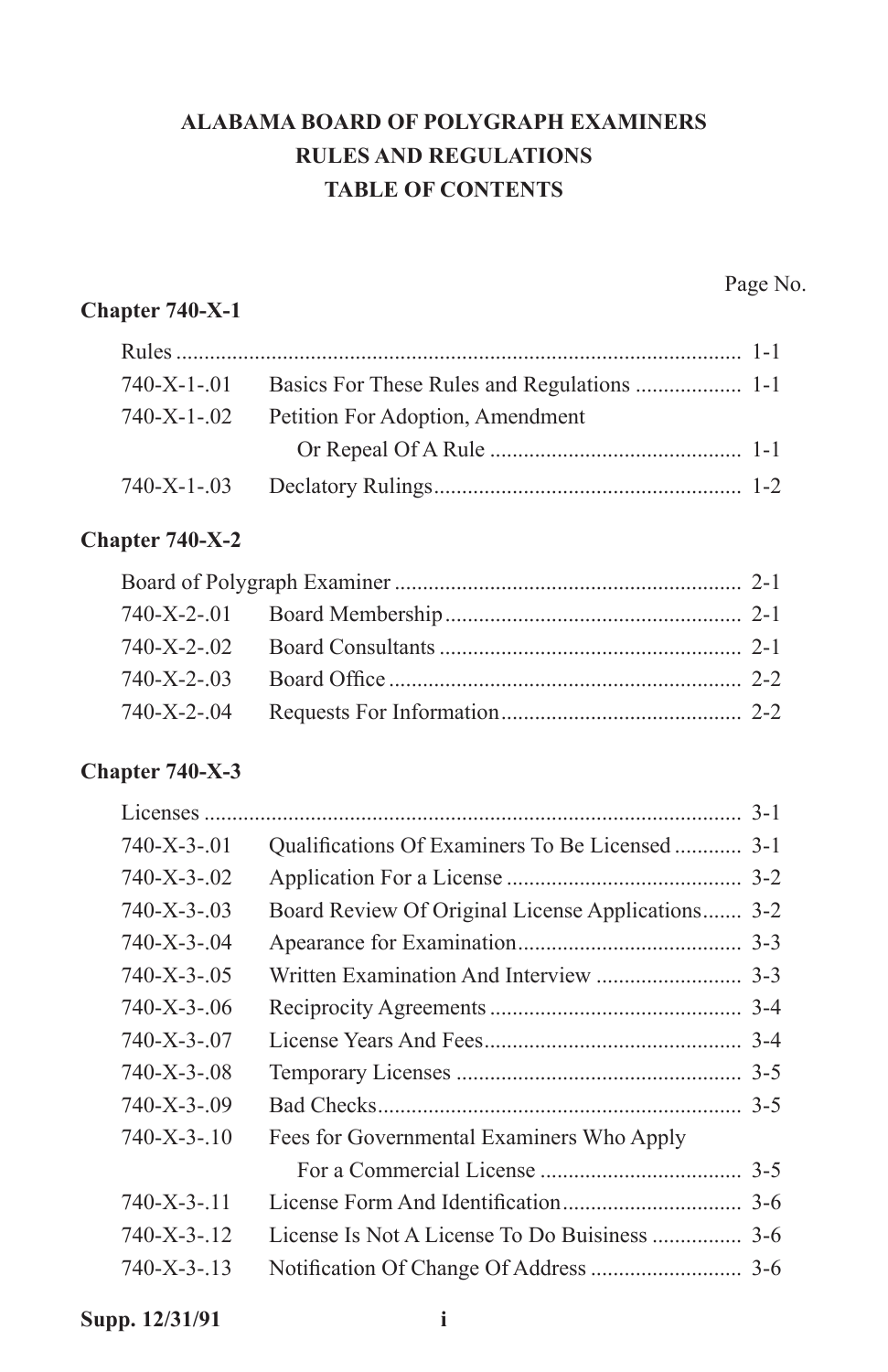**Supp. 12/31/91 ii**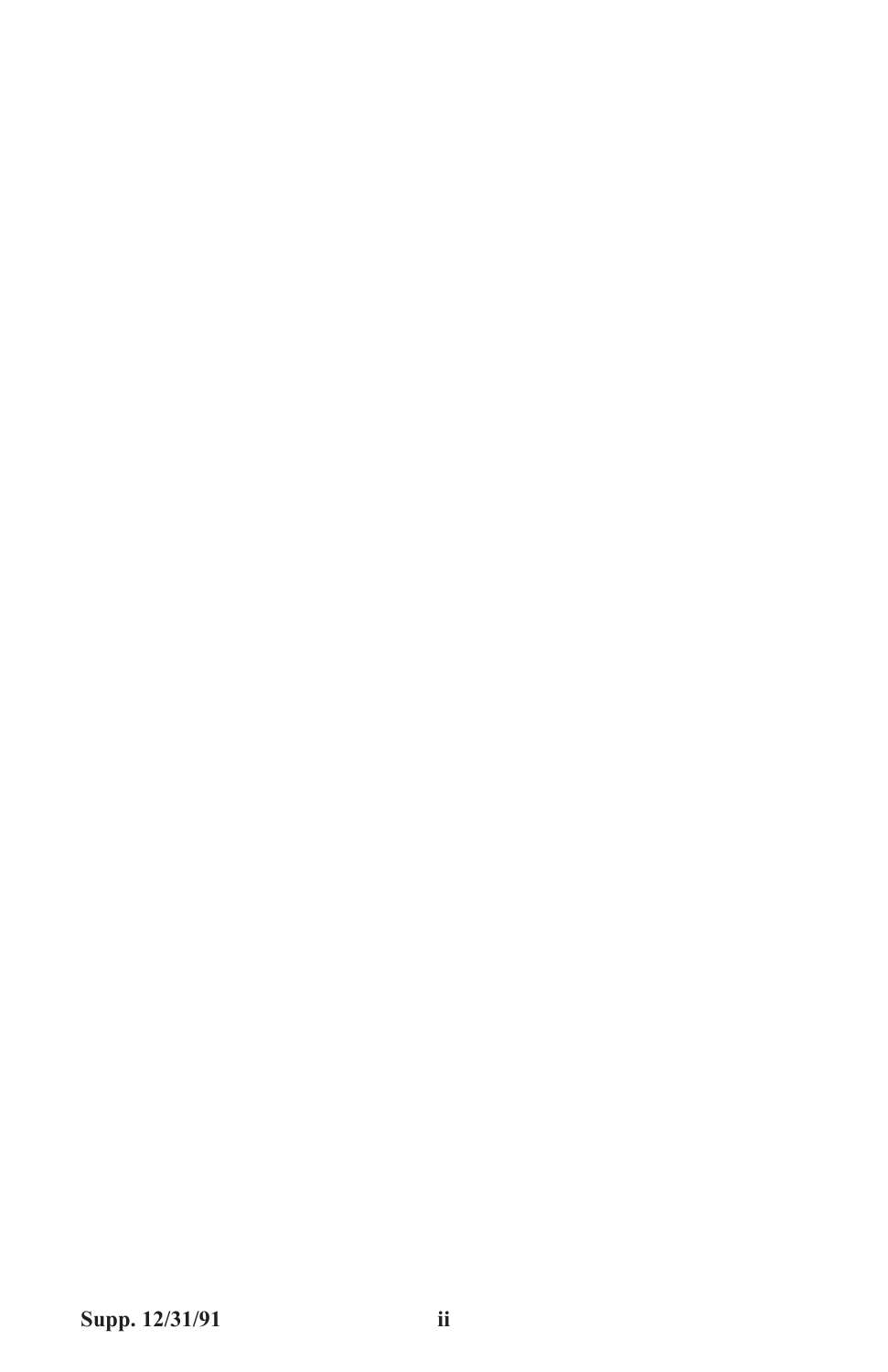| 740-X-3-.15 Notification Of Cancellation Or Discontinuance |  |
|------------------------------------------------------------|--|
|                                                            |  |
|                                                            |  |

#### **Chapter 740-X-4**

### **Chapter 740-X-5**

| 740-X-5-.01        | Proper Purpose of Polygraph |  |
|--------------------|-----------------------------|--|
|                    |                             |  |
| 740-X-5-.02        |                             |  |
| $740 - X - 5 - 03$ |                             |  |
|                    |                             |  |

### **Chapter 740-X-6**

| $740-X-6-01$       |                                            |  |
|--------------------|--------------------------------------------|--|
| $740 - X - 6 - 02$ |                                            |  |
| $740 - X - 6 - 03$ | <b>Inspection Of Records And Documents</b> |  |
|                    |                                            |  |
| $740 - X - 6 - 04$ | Preservation of Records And                |  |
|                    |                                            |  |
| $740 - X - 6 - 05$ |                                            |  |
|                    |                                            |  |

#### **Chapter 740-X-7**

| 740-X-7-01 Applicability Of These Rules And |  |
|---------------------------------------------|--|
|                                             |  |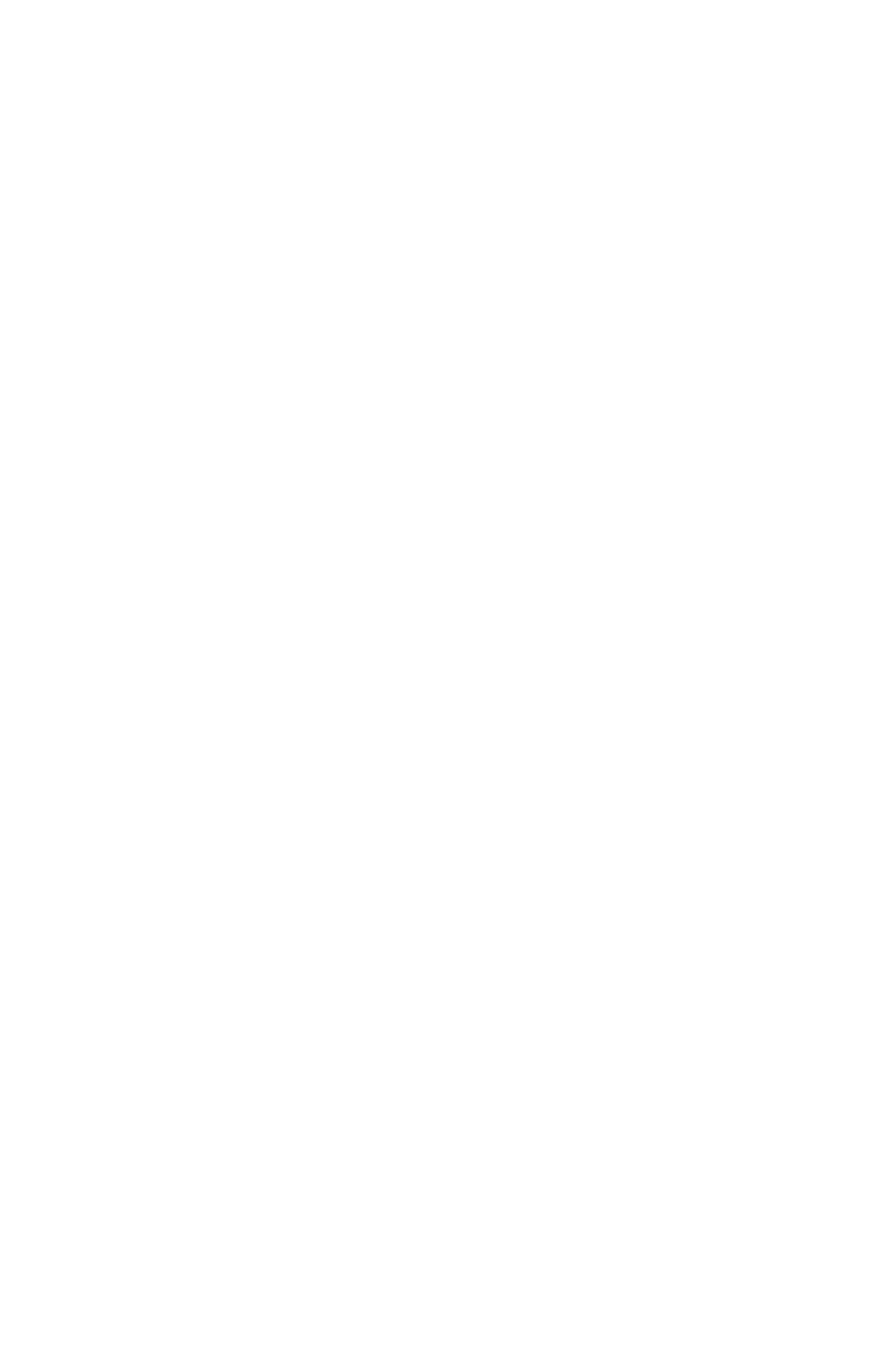#### **ALABAMA BOARD OF POLYGRAPH EXAMINERS ADMINISTRATIVE CODE CHAPTER 740-X-1 RULES TABLE OF CONTENTS**

| 740-X-1-.01 | <b>Basis For These Rules And Regulations</b>                |
|-------------|-------------------------------------------------------------|
| 740-X-1-.02 | <b>Petition For Adoption, Amendment Or Repeal Of A Rule</b> |
| 740-X-1-.03 | <b>Declaratory Rulings</b>                                  |

**740-X-1-.01 Basis For These Rules And Regulations.** These rules and regulations are based upon the Alabama Polygraph Examiners Act, which is contained in Code of Ala. 1975, §§ 34-24-1 through 34-25-36. The authority of the Alabama Board of Polygraph Examiners to issue these regulations is found in the general provisions of the act and in the specific provision of Code of Ala. 1975, §34-25-5(a), and in the Alabama Administrative Procedure Act, Code of Ala. 1975, §§ 41-22-1 through 41-22-27.

**Author:** Polygraph Examiners Board

**Statutory Authority:** Code of Ala. 1975, §§ 34-25-5(a), 41-22-4. **History:** Filed October 8, 1981.

#### **740-X-1-.02 Petition For Adoption, Amendment Or Repeal Of A Rule.**

- (1) Any interested person may petition the Board requesting the adoption, amendment or repeal of a rule. The petition must be in writing and must include:
	- (a) The name and address of the petitioner.
	- (b) An exact statement of the proposed rule, amendment or identi- fication of the rule to be repealed.
	- (c) The pertinent facts, data, opinions or arguments in support of the petitioner's position.
- (2) Within 60 days after the submission of a petition, the Board must initiate rule-making proceedings or must deny the petition in writing on its merits, stating reasons for denial.
- (3) A petition requesting the adoption, amendment, or repeal of a rule shall not be considered by the Board if the subject of the petition is the same as, or similar to, the subject presented in another petition considered by the Board within the previous 12 months.

**Author:** Polygraph Examiners Board **Statutory Authority:** Code of Ala. 1975, §§ 34-25-5(a), 41-22-4. **History:** Filed February 7, 1984.

**Supp. 12/31/91 1-1**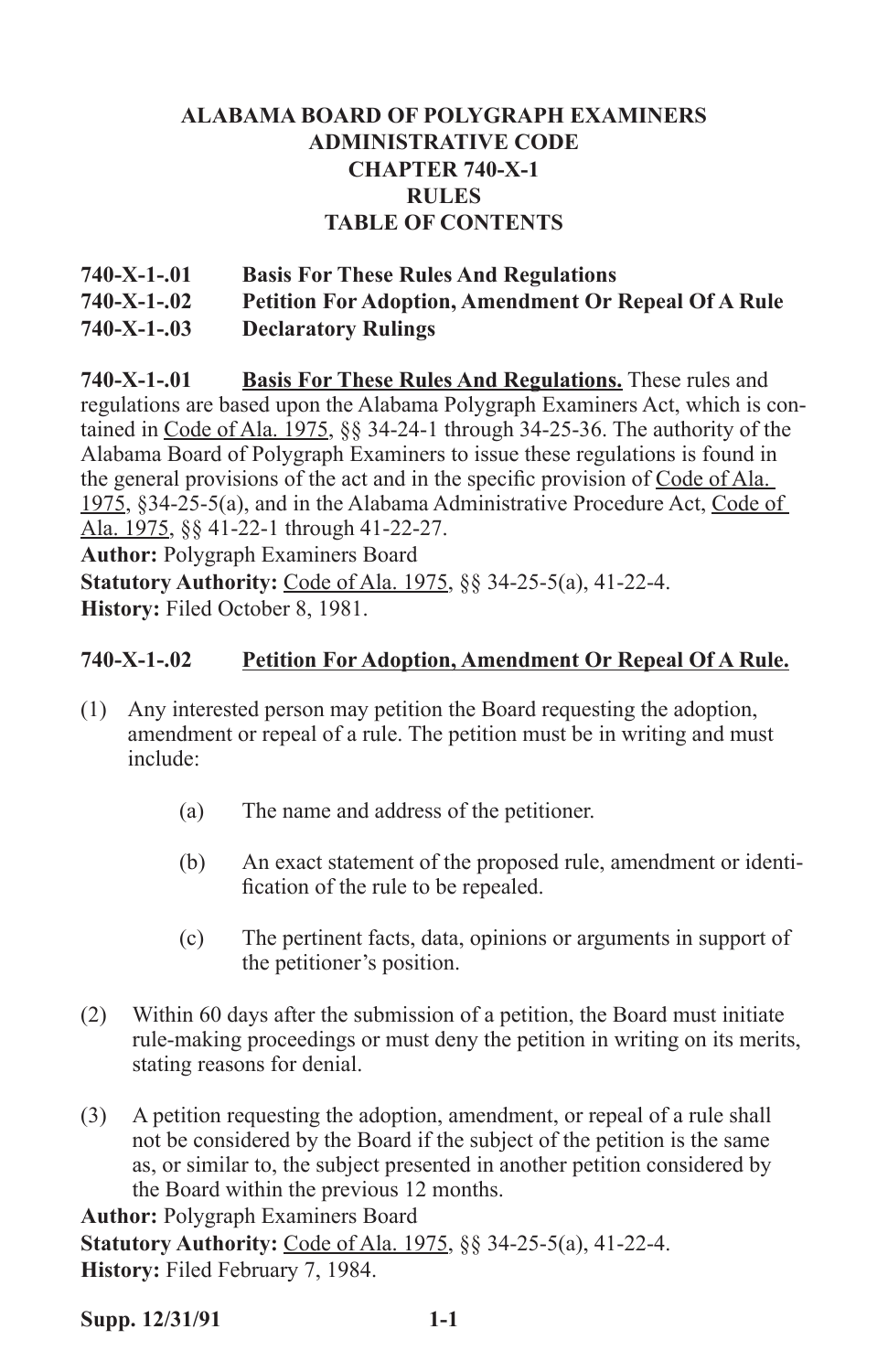**740-X-1-.03 Declaratory Rulings.** Any person substantially affected by a rule may petition the Board for a declaratory ruling on whether a rule is valid or whether a rule or statute enforced by the Board is applicable to any person, property or state of facts or about the meaning and scope of any order of the Board.

- (a) The petition must be in writing and must include:
	- 1. The name and address of the petitioner.
	- 2. A statement of facts sufficient to show that the person seeking relief is substantially affected by the rule.
	- 3. The rule, statute or order and the reasons for the questions.
- (b) The petition will be considered and answered in writing by the Board within 45 days unless the Board is unable to reach a decision on the facts presented.
- (c) Circumstances in which rulings will not be issued include but are not necessarily limited to:
	- 1. Lack of jurisdiction,
	- 2. Lack of clarity concerning the issue presented,
	- 3. No clear answer determinable.
- (d) In the event the Board declines to issue a ruling, the petitioner must be notified in writing that the request for a declaratory ruling was denied and the reasons for denial must be specified.

**Author:** Polygraph Examiners Board **Statutory Authority:** Code of Ala. 1975, §§ 34-25-5(a), 41-22-4. **History:** Filed February 7, 1984.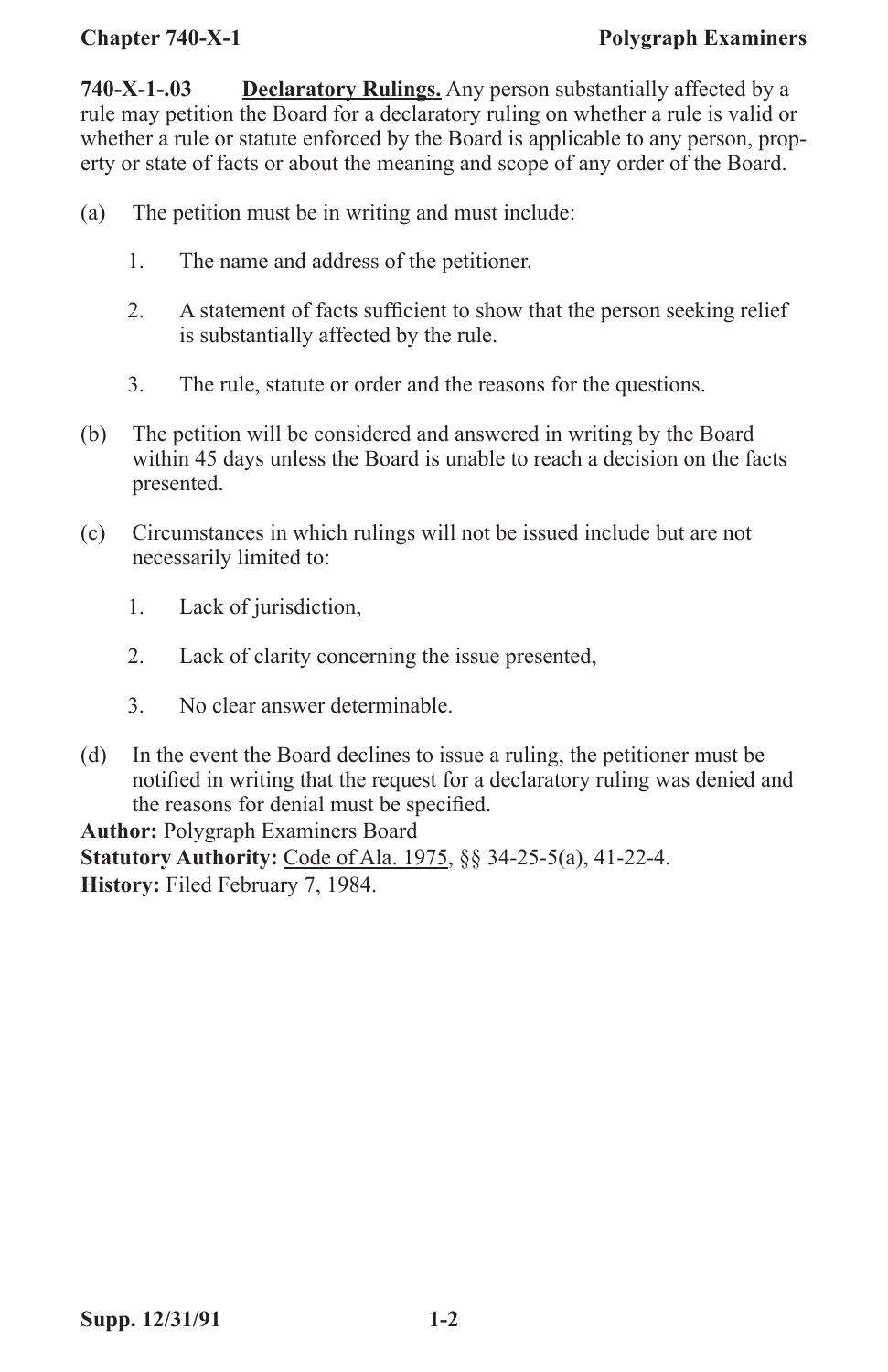#### **ALABAMA BOARD OF POLYGRAPH EXAMINERS ADMINISTRATIVE CODE**

#### **CHAPTER 740-X-2 BOARD OF POLYGRAPH EXAMINERS**

#### **TABLE OF CONTENTS**

- **740-X-2-.01 Board Membership**
- **740-X-2-.02** Board Consultants
- **740-X-2-.03** Board Office
- **740-X-2-.04 Requests For Information**

#### **740-X-2-.01 Board Membership.**

- (1) The Board is made up of five members, each of whom:
	- (a) Must be a practicing polygraph examiner at the time of appointment,
	- (b) Must have been a practicing polygraph examiner for the four years immediately preceding appointment,
	- (c) Must have been a resident of the State of Alabama for the two years immediately preceding appointment, and
	- (d) Must be a citizen of the United States of America. (2) Two of the five Board members must be a commercial polygraph examiner. The remaining three Board members must be governmental law enforcement polygraph examiners.
- (3) No two Board members shall be employed by the same person or agency.
- (4) Board members are appointed to four-year terms. In appointing members to the board, the Governor shall select those persons whose appointments, to the extent possible, ensure that the membership of the board is inclusive and reflects the racial, gender, urban/rural, and economic diversity of the state.

**Author:** Polygraph Examiners Board

**Statutory Authority:** Code of Ala. 1975 , §§34-25-5(a), 41-22-4.

**History:**Filed February 7, 1984. Amended: Filed November 6, 1991. Amended: Filed May 20, 2008; effective June 24, 2008. Amended: Filed July 30, 2009; effective September 3, 2009.

**740-X-2-.02 Board Consultants.** Two consultants will be appointed to advise and assist the Board. One consultant must be an attorney licensed to practice law in this state and the other consultant must be a qualified psycholo-

**Supp. 9/30/09 2-1**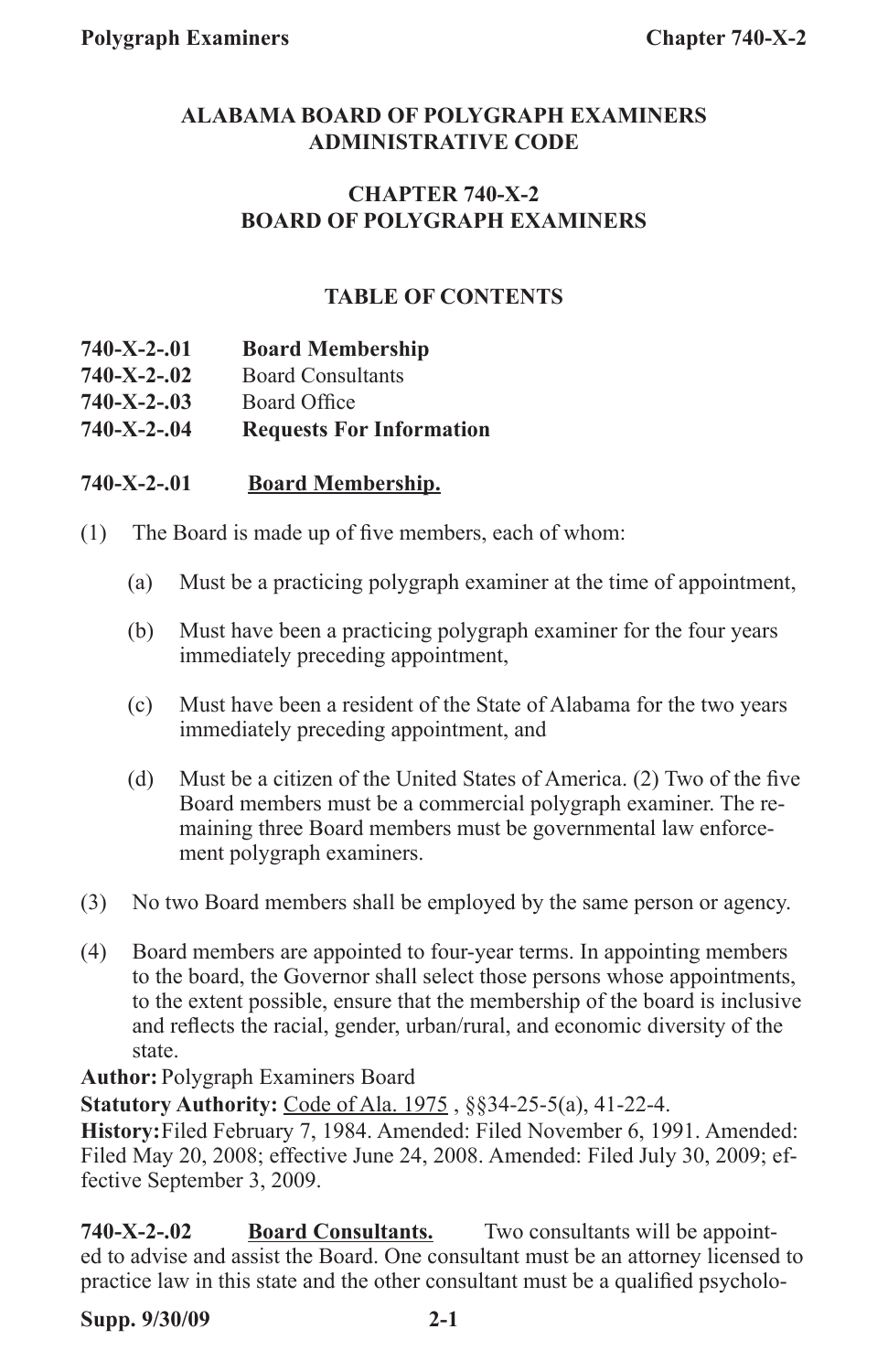gist or psychiatrist. Board consultants will be paid the same mileage and attendance fee as Board members.

**Author:** Polygraph Examiners Board

**Statutory Authority:** Code of Ala. 1975, §§34-25-5(a), 41-22-4. **History:** Filed February 7, 1984.

**740-X-2-.03 Board Office.** The Board's office is at Room A2-305, 301 South Ripley Avenue, Montgomery, Alabama. The Board's mailing address is P. O. Box 1511, Montgomery, Alabama 36102-1511. The Board's telephone number is (334) 517-2903. The Board's office hours are from 8 AM to 5 PM Monday through Friday except when state holidays fall on such days. **Author:** Polygraph Examiners Board

**Statutory Authority:** Code of Ala. 1975, §§34-25-5(a), 41-22-4. **History:**Filed February 7, 1984. Amended: Filed November 6, 1991. Amended: Filed May 20, 2008; effective June 24, 2008.

**740-X-2-.04 Requests For Information.** Requests for information may be made at the Board office by writing the Board or by contacting individual Board members.

**Author:** Polygraph Examiners Board

**Statutory Authority:** Code of Ala. 1975, §§34-25-5(a), 41-22-4. **History:** Filed February 7, 1984.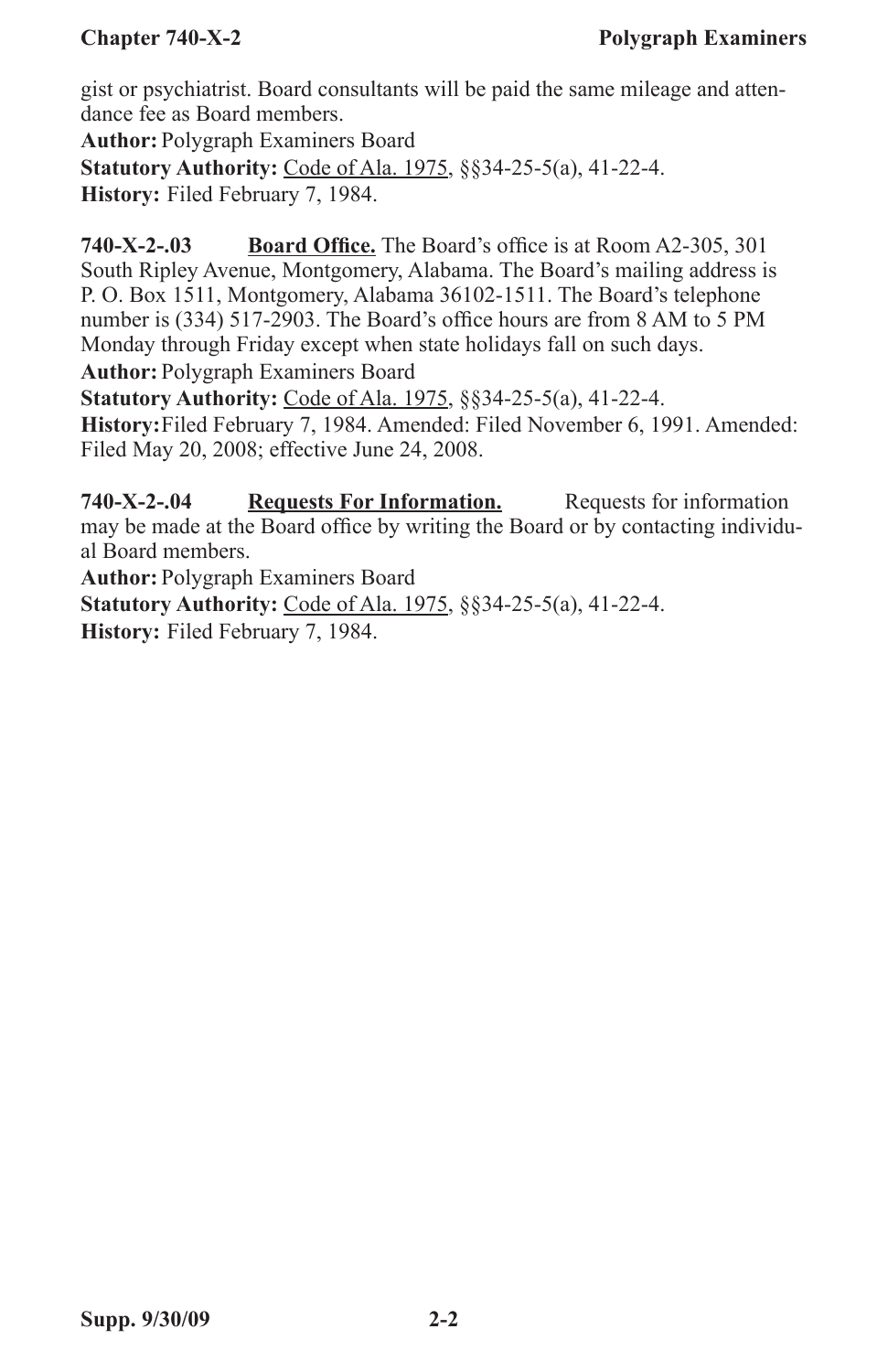#### **ALABAMA BOARD OF POLYGRAPH EXAMINERS ADMINISTRATIVE CODE**

#### **CHAPTER 740-X-3 LICENSES**

#### **TABLE OF CONTENTS**

- **740-X-3-.01 Qualifications Of Examiners To Be Licensed**
- **740-X-3-.02 Applications For A License**
- **740-X-3-.03 Board Review Of Original License Applications**
- **740-X-3-.04 Appearance For Examination**
- **740-X-3-.05 Written Examination And Interview**
- **740-X-3-.06 Reciprocity Agreements**
- **740-X-3-.07 License Years And Fees**
- **740-X-3-.08 Temporary Licenses**
- **740-X-3-.09 Bad Checks**
- **740-X-3-.10 Fees For Governmental And Commercial Examiners For A Commercial License**
- **740-X-3-.11 License Form And Identification Card**
- **740-X-3-.12 License Is Not A License To Do Business**
- **740-X-3-.13 Notification Of Change Of Address**
- **740-X-3-.14 Bonds**
- **740-X-3-.15 Notification Of Cancellation Or Discontinuance Of Surety Bond**
- **740-X-3-.16 Continuing Education**

#### **740-X-3-.01 Qualifications Of Examiners To Be Licensed.**

- (1) The qualifications which a person must possess in order to receive a license as a polygraph examiner are those which are set out in §34-25-21 of the act.
- (2) Pursuant to the authority vested in it by Code of Ala. 1975, §34-25-21(a) (6), the Board will approve those polygraph examiners' courses or schools which are fully accredited by the American Polygraph Association. The Board will either approve or disapprove unaccredited courses or schools on a case by case basis as the occasions arise.
- (3) The Board does not interpret the "five consecutive years of active investigative experience" referred to in  $\frac{234-25-21(a)}{5}$  of the act as requiring that the investigative experience necessarily be in the same position or for the same employer. However, as that provision of the statute makes clear, the five years active investigative experience must be immediately preceding the application. The Board will decide on a case by case basis any

#### **Supp. 6/30/08 3-1**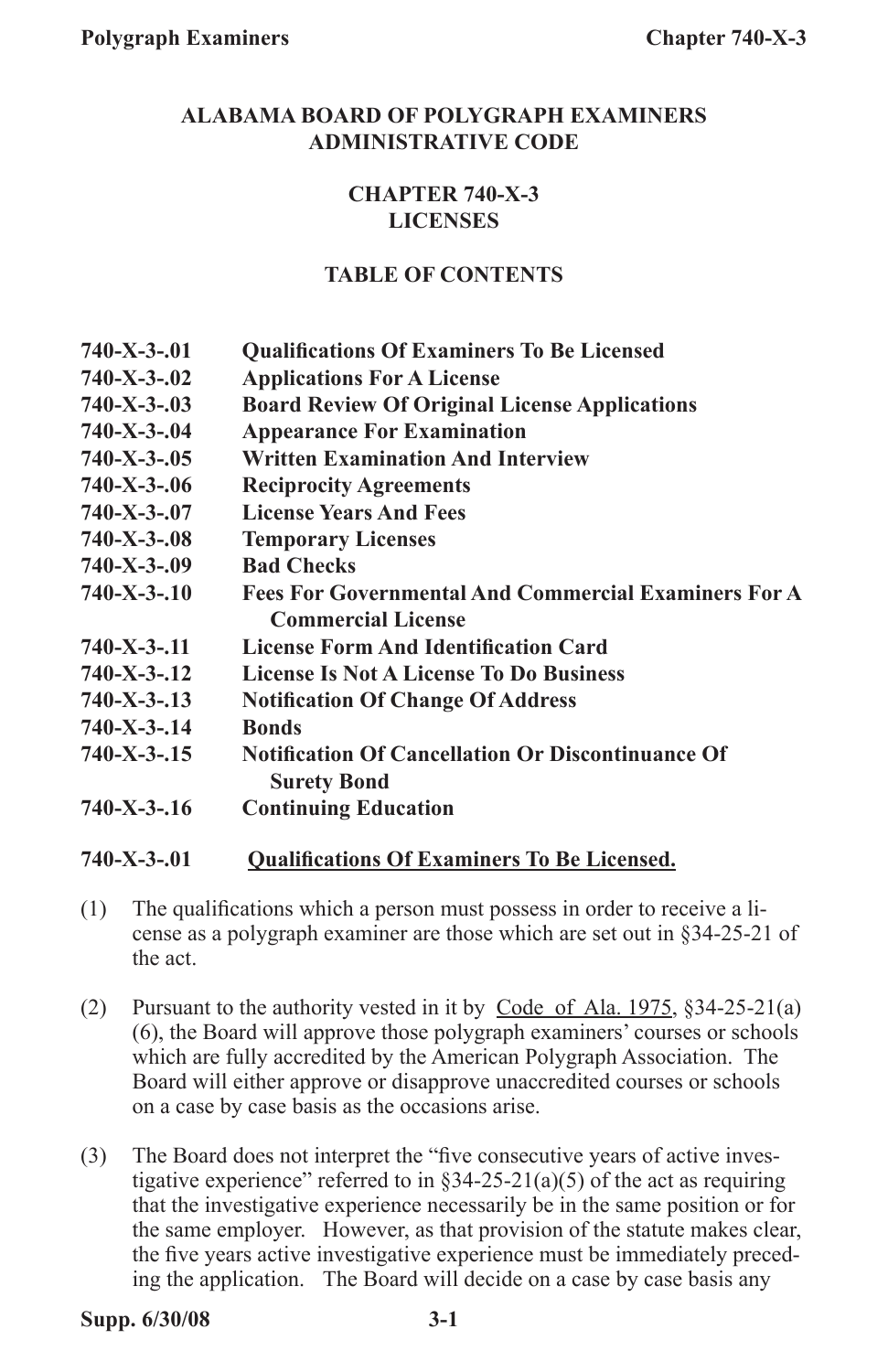questions that arise about whether an applicant's experience is "active investigative experience," and "immediately preceding" the application. **Author:** Polygraph Examiners Board

**Statutory Authority:** Code of Ala. 1975, §§34-25-5(a), 41-22-4. **History:**Filed October 8, 1981.

**740-X-3-.02 Applications For A License**. In order to be complete, all applications for a polygraph examiner's license must contain, with each application:

- (a) An application form, prescribed and supplied by the Board, completed by the applicant in writing under oath, with necessary supporting documents;
- (b) A personal or certified check, or a money order for the \$250.00 nonrefundable investigative fee;
- (c) Evidence that the applicant holds a baccalaureate degree from a college or university accredited by the Southern, Northern, Eastern or Western Association of Colleges and Schools, or recognized by the Board or in lieu thereof, evidence that the applicant has had five consecutive years of active investigative experience immediately preceding his application;
- (d) Evidence that the applicant has successfully completed a polygraph school or course approved by the Board;
- (e) Evidence that the applicant is covered by a surety bond or insurance policy in at least the amount of \$5000 and conditioned that the obligor therein will pay to the extent of the face amount of surety bond or insurance policy all judgments which may be recovered against the licensee by reason of any wrongful or illegal acts committed by him in the course of his examinations;
- (f) One complete fingerprint card and a current photograph; and
- (g) any other information which the Board may request from an individual applicant for the administration and enforcement of the Polygraph Examiners Act or the rules and regulations adopted by the Board.

**Author:** Polygraph Examiners Board **Statutory Authority:** Code of Ala. 1975, §§34-25-5(a), 41-22-4. **History:** Filed October 8, 1981. Amended: Filed February 7, 1984.

**740-X-3-.03 Board Review Of Original License Applications.** Applications will be treated in the following manner:

- (a) The Board will review each application at the Board's first meeting following receipt of the application.
- (b) If an application is incomplete or otherwise inadequate, the Board will no-

**Supp. 6/30/08 3-2**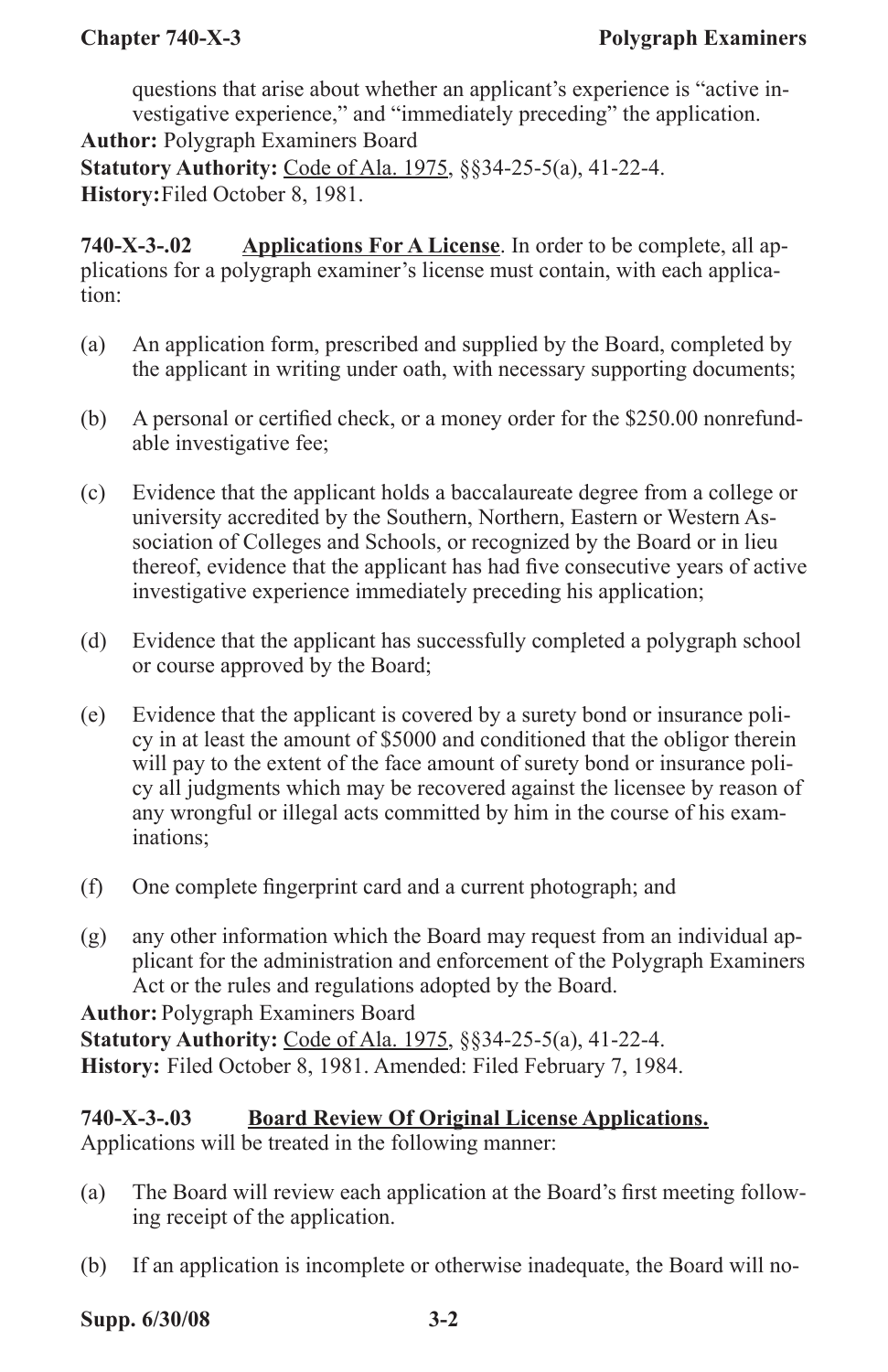tify the applicant, and no other Board action will be taken until the application is complete. If an application is not completed within the six months following the Board's notice to the applicant, the application will be void.

(c) If an application is complete and adequate, the Board will schedule the applicant for written examination and interview and notify the applicant of the date of the examination and interview.

**Author:** Polygraph Examiners Board

**Statutory Authority:** Code of Ala. 1975, §§34-25-5(a), 41-22-4. **History:** Filed October 8, 1981.

#### **740-X-3-.04 Appearance For Examination.**

- (1) It is the obligation of any applicant who is unable to attend a scheduled examination to notify the Board in advance.
- (2) Any applicant who fails to appear for the initially scheduled examination will be notified to appear at a second scheduled examination.
- (3) Failure, for any reason, to appear at the second scheduled examination will void the application. If the applicant thereafter desires to be considered for licensing, the applicant must submit another complete application.
- (4) A new application required by subsection (3) of this section must comply in all respects with Rule 740-X-3-.02 and must include a new investigative fee.

**Author:** Polygraph Examiners Board **Statutory Authority:** Code of Ala. 1975, §§34-25-5(a), 41-22-4. **History:** Filed October 1, 1981.

#### **740-X-3-.05 Written Examination And Interview.**

- (1) Except as provided in Rule 740-X-3-.06, before each applicant is licensed, that applicant must:
	- (a) Submit to the Board the test data and results from a minimum of 10 examinations performed by the applicant;
	- (b) Pass a written examination given by the Board; and
	- (c) Undergo a personal interview in which his performance on the written examination will be discussed with him.
- (2) The examination will cover all aspects of polygraph and acceptable polygraph techniques. An applicant must score at least 75% on each portion of the written examination in order to pass. An applicant who fails to score 75% on a portion of the examination may retake that portion. An applicant who wishes to retake one or more portions must do so at either of the next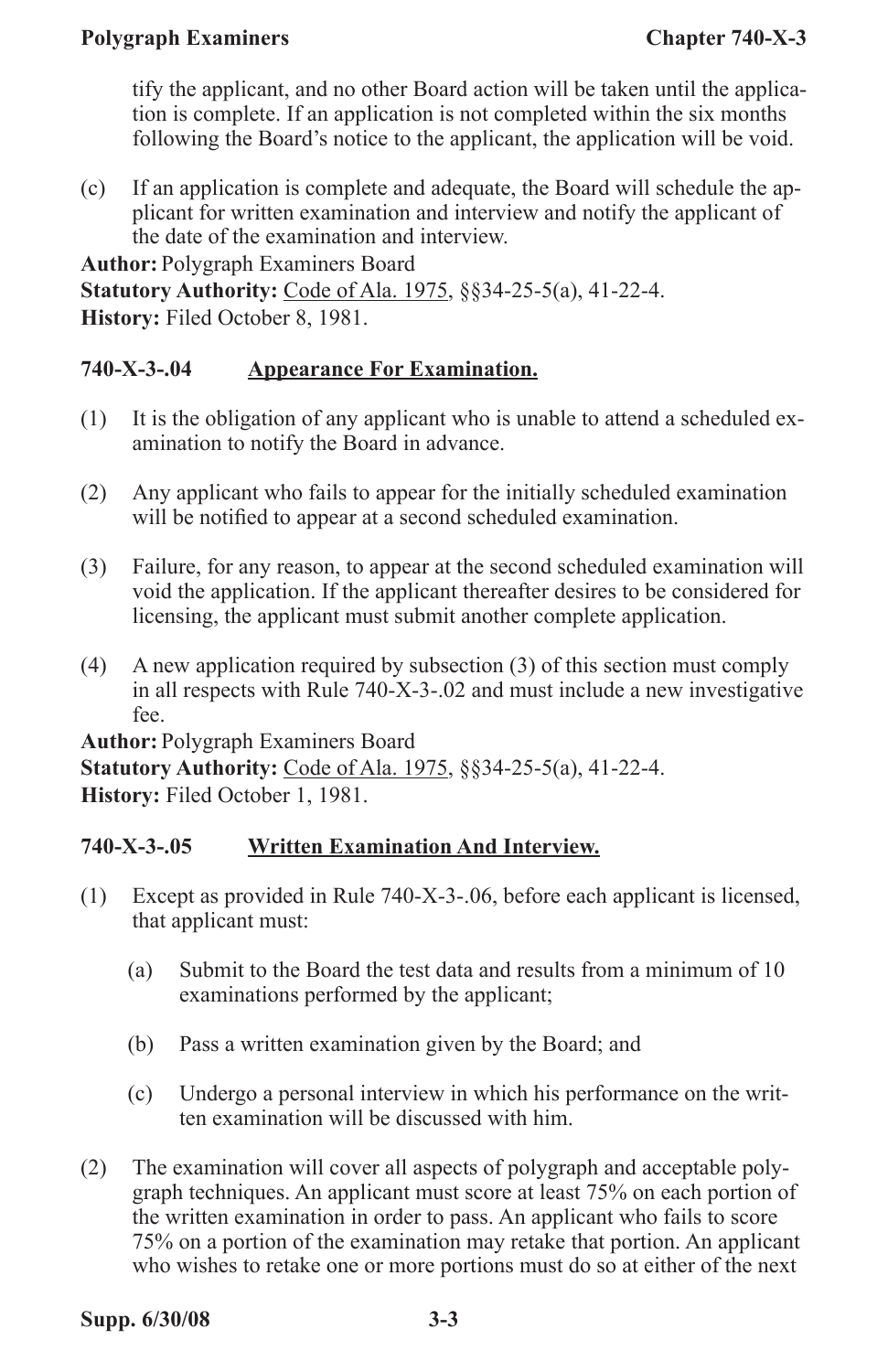two regularly scheduled examination sessions. An applicant who fails to retake portions of the examination at either of the next two sessions must retake the entire examination.

**Author:** Polygraph Examiners Board

**Statutory Authority:** Code of Ala. 1975 , §§34-25-5(a), 41-22-4. **History:** Filed October 8, 1981.

#### **740-X-3-.06 Reciprocity Agreements.**

- (1) Full reciprocity agreements, the privileges of which are available to all examinees licensed by reciprocal states, shall be governed by § 34-25-24 of the act.
- (2) The Board may enter into limited reciprocal agreements, the privileges of which are available only to qualified examinees licensed by reciprocal states. Qualified examinees are those who meet the minimum requirements of §34-25-21 of the act.

**Author:** Polygraph Examiners Board

**Statutory Authority:** Code of Ala. 1975, §§34-25-5(a), 41-22-4. **History:** Filed October 8, 1981.

#### **740-X-3-.07 License Years And Fees.**

- (1) The term of a polygraph examiner's license in Alabama runs from October 1 to September 30 of each year.
- (2) Applications for license renewal shall be made upon forms prescribed and supplied by the Board.
- (3) The application for renewal and the renewal license fee, which are provided for in §34-25-26(5) of the act, are delinquent after September 30 of each year, and unless the Board receives the renewal license application and the renewal fee on or before September 30, the license shall expire.
	- (a) A polygraph examiner whose license has expired may at any time within two months after the expiration obtain a renewal license, without examination or later penalty fee, by submitting a renewal application to the board and satisfying subdivisions (2), (3), and (4) of subsection (a) of Section 34-25-21. A polygraph examiner whose license has expired, and who does not apply for renewal within two months following expiration, may at any time within three to six months after the expiration obtain a renewal license, without examination, by paying a \$50.00 late penalty fee, submitting a renewal application to the board, and satisfying subdivisions (2), (3), and (4) of subsection (a) of Section 34-25-21.
- (4) The full amount of the renewal license fee is due in full for each October 1 to September 30 period or any portion thereof.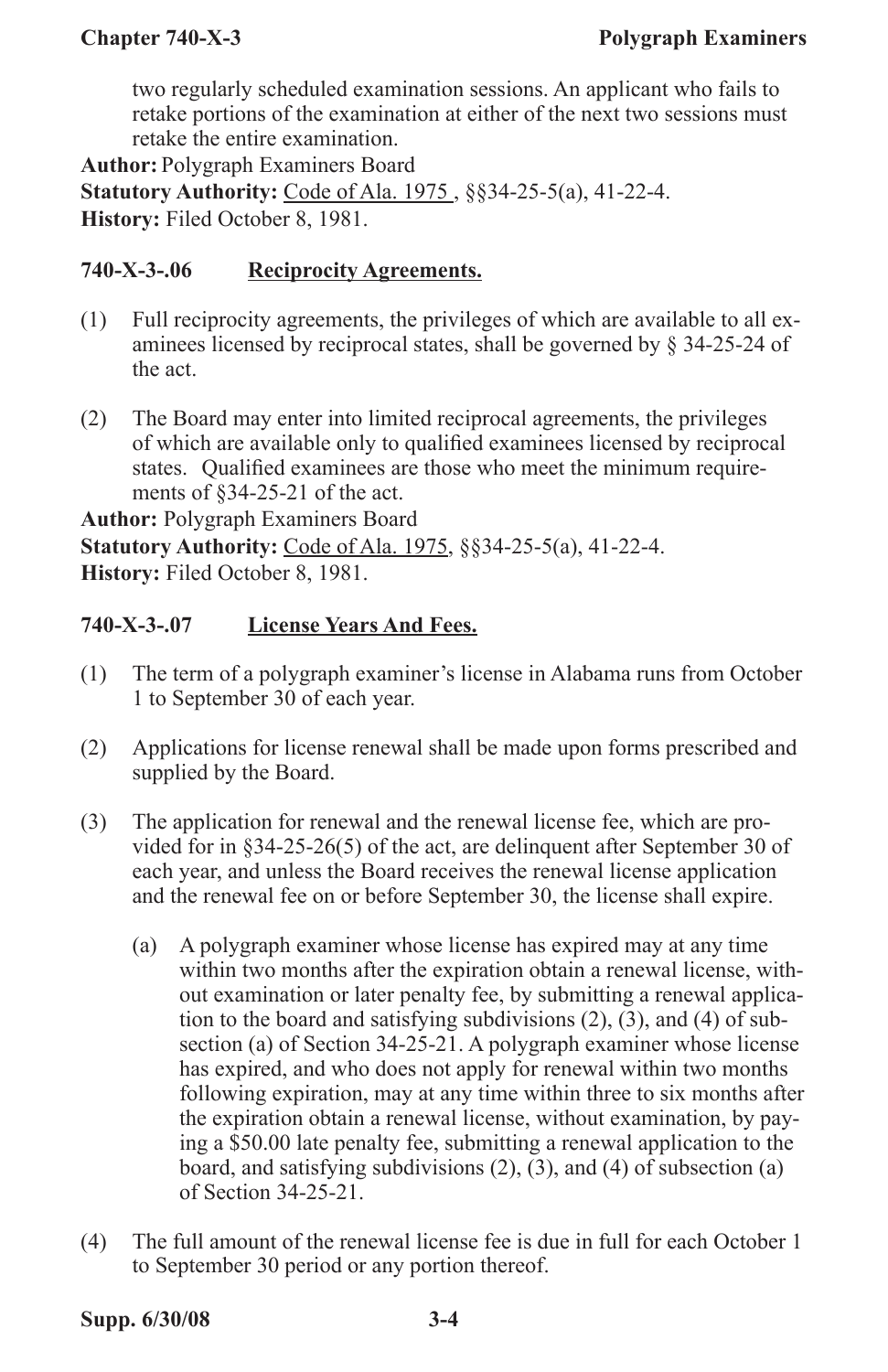#### **Polygraph Examiners Chapter 740-X-3**

(5) The full amount of the renewal license fee is due in full each year, regardless of what portion of the initial license year was covered by the original fee of \$250.00.

**Author:** Polygraph Examiners Board

**Statutory Authority:** Code of Ala. 1975, §§34-25-5(a), 41-22-4.

**History:** Filed October 8, 1981. Amended: Filed July 30, 2009; effective September 3, 2009.

**740-X-3-.08 Temporary Licenses.** The secretary of the Board may issue an Intern polygraph examiner's license pending the Board's approval of the application at the next Board meeting. A Intern license may be issued only if the application is complete and ready for Board action.

**Author:** Polygraph Examiners Board

**Statutory Authority:** Code of Ala. 1975, §§34-25-5(a), 41-22-4. **History:** Filed October 8, 1981. Amended: Filed May 20, 2008; effective June 24, 2008.

**740-X-3-.09 Bad Checks.** A "bad check" is a check received by the Board from an applicant, intern, or examiner, which is returned to the Board unpaid for any reason. The following procedures will govern the receipt of bad checks by the Board:

- (a) If the check is from an applicant for an original examiner's license or from an applicant for an intern's license, the processing of the application will he discontinued indefinitely until the fee which the check was to cover is paid. After receipt of the initial bad check, no additional personal checks will be accepted for this payment and the payment must be by cashier's check, certified check, or money order.
- (b) If the bad check is from an examiner for renewal of his license, or from an intern for renewal of his internship license, receipt of the bad check shall immediately suspend the license. The license shall remain suspended until the renewal fee is paid. After receipt of the initial bad check, no additional personal check will be accepted for payment of this fee, and payment must be by cashier's check, certified check, or money order.
- (c) The secretary Of the Board shall notify an applicant, intern, or examiner whose bad check is received of the fact that the check was returned to the Board unpaid and of the effect which this event has on the application or renewal.

**Author:** Polygraph Examiners Board **Statutory Authority:** Code of Ala. 1975, §§34-25-5(a), 41-22-4. **History:** Filed October 8, 1981. Amended: Filed February 7, 1984.

**740-X-3-.10 Fees For Governmental And Commercial Examiners.** All polygraph examiners licensed in the State of Alabama on October 1, 1991, will be exempt from the one time investigative fee and original licensing fee former-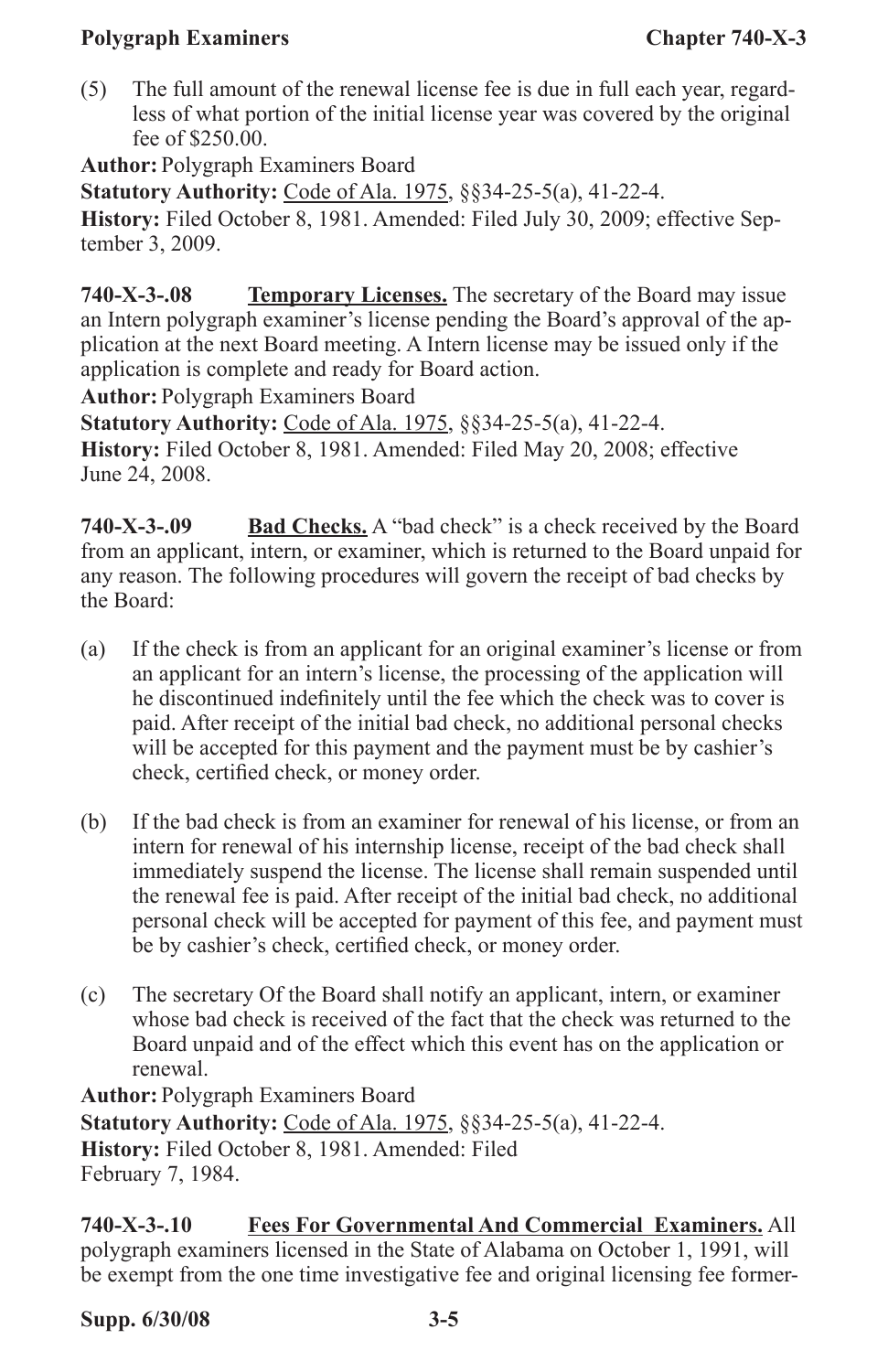ly required of governmental examiners entering private practice. The renewal license fee, provided for in Code of Ala. 1975, §34-25-26(5), shall be applicable to all examiners for each year thereafter. **Author:** Polygraph Examiners Board **Statutory Authority:** Code of Ala. 1975, §§34-25-5(a), 41-22-4. **History:** Filed November 6, 1991.

Ed. Note: Previous rule 740-X-3-10 "Fees for Governmental Examiners Who Apply for a Commercial License" filed October 8, 1981. Amended: Filed February 7, 1984. Repealed: Filed November 6, 1991.

#### **740-X-3-.11 License Form And Identification Card.**

- (1) The license form approved by the Board will contain the full name of the licensee, the date of issuance and expiration of the license, the seal of the Board, the document control number, and the signature of the members of the Board.
- (2) The Board will issue to each licensed polygraph examiner a pocket identification card verifying that he is licensed to perform polygraph examinations in Alabama.
- (3) It is the responsibility of each licensed polygraph examiner to prominently display his license form at his place of business. It is further the responsibility of each polygraph examiner to have his pocket identification card in his possession whenever he is conducting a polygraph examination, and to produce it when requested to do so by any person.

**Author:** Polygraph Examiners Board **Statutory Authority:** Code of Ala. 1975, §§34-25-5(a), 41-22-4. **History:** Filed October 8, 1981.

**740-X-3-.12 License Is Not A License To Do Business.** The polygraph examiner's license is issued by the Board as a determination of the professional qualifications of the licensee. It is not a license to do business, and it does not relieve the examiner of the obligation to comply with state and local business license requirements.

**Author:** Polygraph Examiners Board **Statutory Authority:** Code of Ala. 1975, §§34-25-5(a), 41-22-4. **History:** Filed October 8, 1981.

**740-X-3-.13 Notification Of Change Of Address.** It is the duty of each intern and examiner to properly notify the Board of any change in his mailing address.

**Author:** Polygraph Examiners Board **Statutory Authority:** Code of Ala. 1975, §§34-25-5(a), 41-22-4. **History:** Filed October 8, 1981.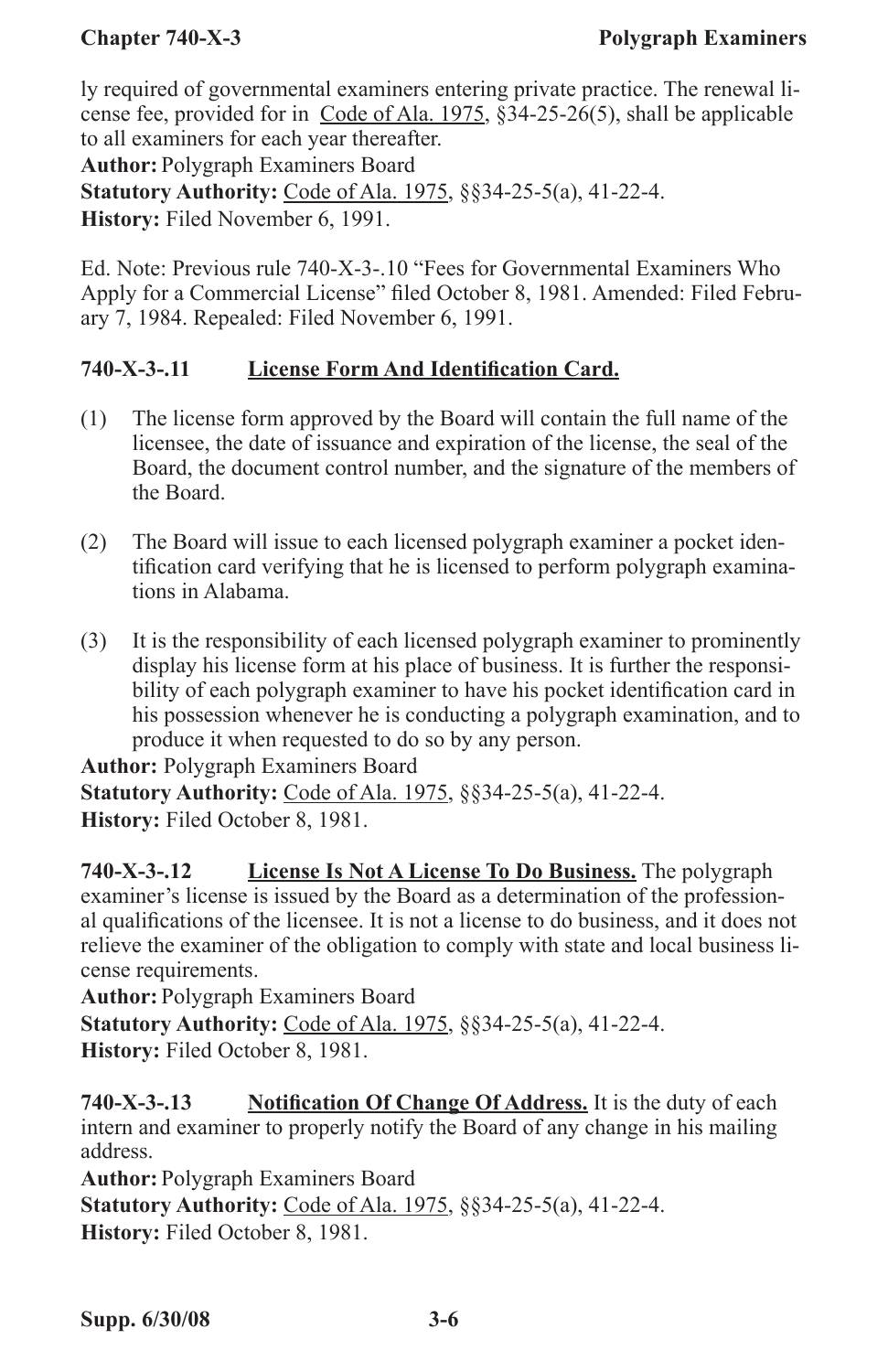#### **Polygraph Examiners Chapter 740-X-3**

**740-X-3-.14 Bonds.** Every polygraph examiner, whether a commercial examiner or a governmental examiner, must be insured or bonded as an individual in an amount to be determined by the Board and proof that an examiner has such a bond or insurance must be presented to the Board with that examiner's application for a license.

**Author:** Polygraph Examiners Board **Statutory Authority:** Code of Ala. 1975 , §§34-25-5(a), 41-22-4. **History:** Filed February 7, 1984. Amended: Filed November 6, 1991.

**740-X-3-.15 Notification Of Cancellation Or Discontinuance Of Surety Bond.** It is the duty of an examiner to immediately notify the Board if his surety bond, which is required by §34-25-21(b) of the act, has been or is to be cancelled or discontinued or changed in any way. **Author:** Polygraph Examiners Board **Statutory Authority:** Code of Ala. 1975, §§34-25-5(a), 41-22-4.

**History:** Filed October 8, 1981.

**740-X-3-.16 Continuing Education.** Effective October 1, 1993, every licensed polygraph examiner seeking annual renewal of a license shall, as a prerequisite for renewal of such license, report with the license renewal form satisfactory evidence of having completed at least twelve (12) credit hours of qualified continuing education in the subject areas of polygraph examinations, and/or related field. No polygraph examiner shall be required to complete any credit hours of continuing education during the calendar year in which he or she first becomes licensed.

- (a) Seminars, conferences, courses and classes sponsored by national, regional, state and local polygraph associations and those sponsored by individuals nationally recognized as experts in the profession may be accepted as meeting the requirements of this rule.
- (b) University or college courses, provided that:
	- 1. For credit courses, each semester hour credit shall equal fifteen (15) continuing education credit hours, and each quarter hour credit equal ten (10) continuing education credit hours.
	- 2. For noncredit short courses, continuing education credit shall equal actual time in class.
- (c) Serving in capacity as an intern sponsor during the year licensing period. (5 hours per intern)
- (d) Presentation of a related industry paper for a seminar or publication. (5 hours per paper)
- (e) Continuing education credit shall be allowed for service as an instructor, discussion leader, or speaker at any program for which participants are el-

#### **Supp. 6/30/08 3-7**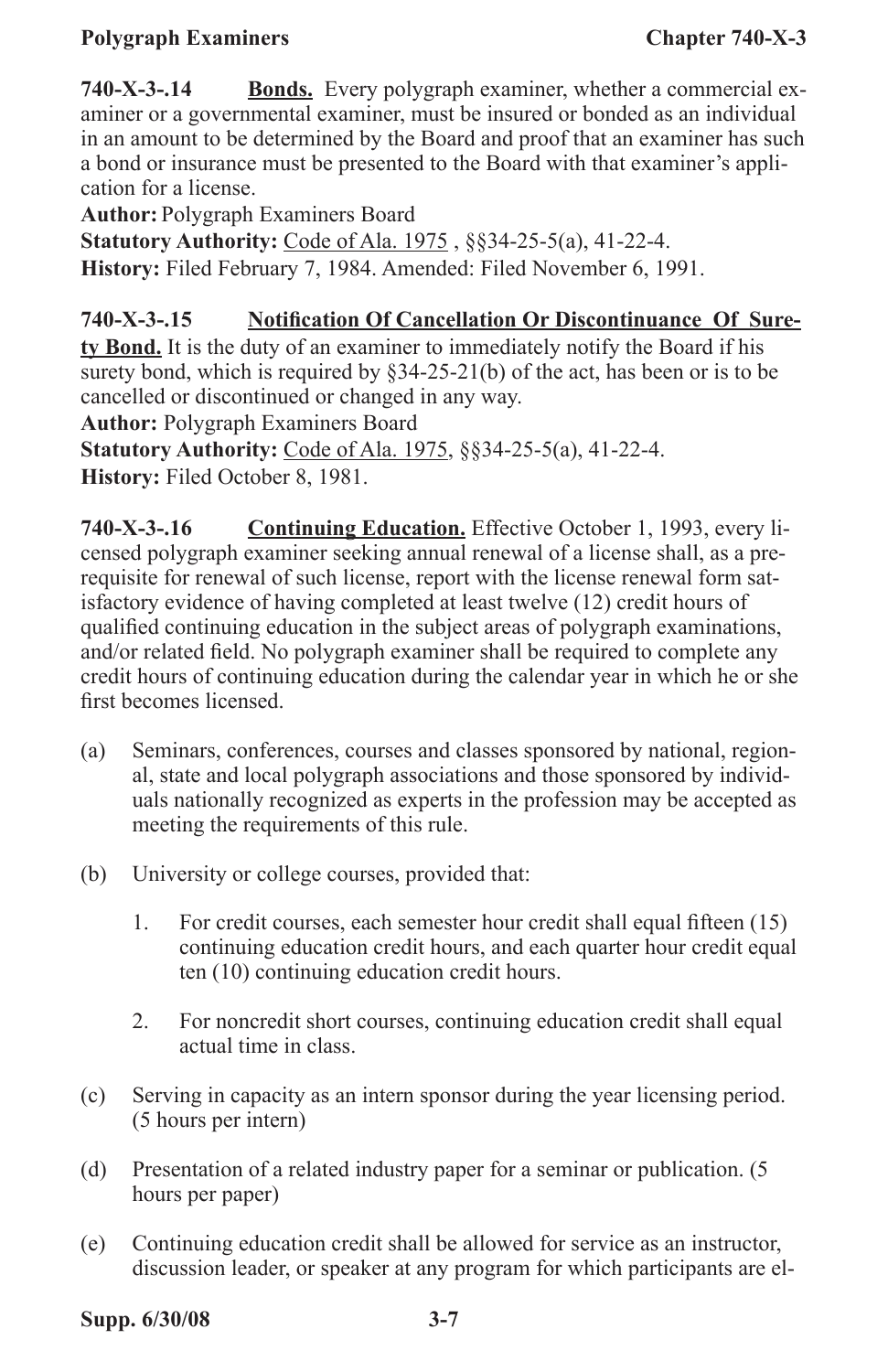igible to receive continuing education credit. Credit for such service will be awarded on the first presentation only, unless a program has been substantially revised. The amount of credit awarded shall not exceed three (3) times the number of class hours; provided, however, that credit hours awarded under this paragraph shall not exceed fifty percent (50%) of the total number of credit hours required by this chapter within any reporting period.

- (f) At the time each examiner submits a request to renew his license for the following year, a copy of the diploma, certificate, or other documentation confirming instruction and attendance shall be submitted.
- (g) No license shall be renewed without proof of continuing education as required herein.
- (h) Any false or incorrect information submitted hereunder shall be grounds for revocation of any license granted.
- (i) If any continuing education credit hours claimed in a statement submitted by a licensee pursuant to paragraph (f) of this rule are disapproved, the Board shall notify such licensee of the reason for the disapproval. The Board may allow a specified period of time for correction of the deficiencies noted.
- (j) The Board may, upon written request, extend the time within which licensees must comply with the requirements of this chapter for reasons of poor health, military service or other reasonable and just causes.
- (k) Any licensee who requests or is granted an extension of time under this rule shall remain subject to paragraphs (f), (g), (h) and (i), and shall note such extension on any report required thereunder.

**Author:** Polygraph Examiners Board

**Statutory Authority:** Code of Ala. 1975 , §§34-25-5(a), 41-22-4. **History:** Filed November 6, 1991.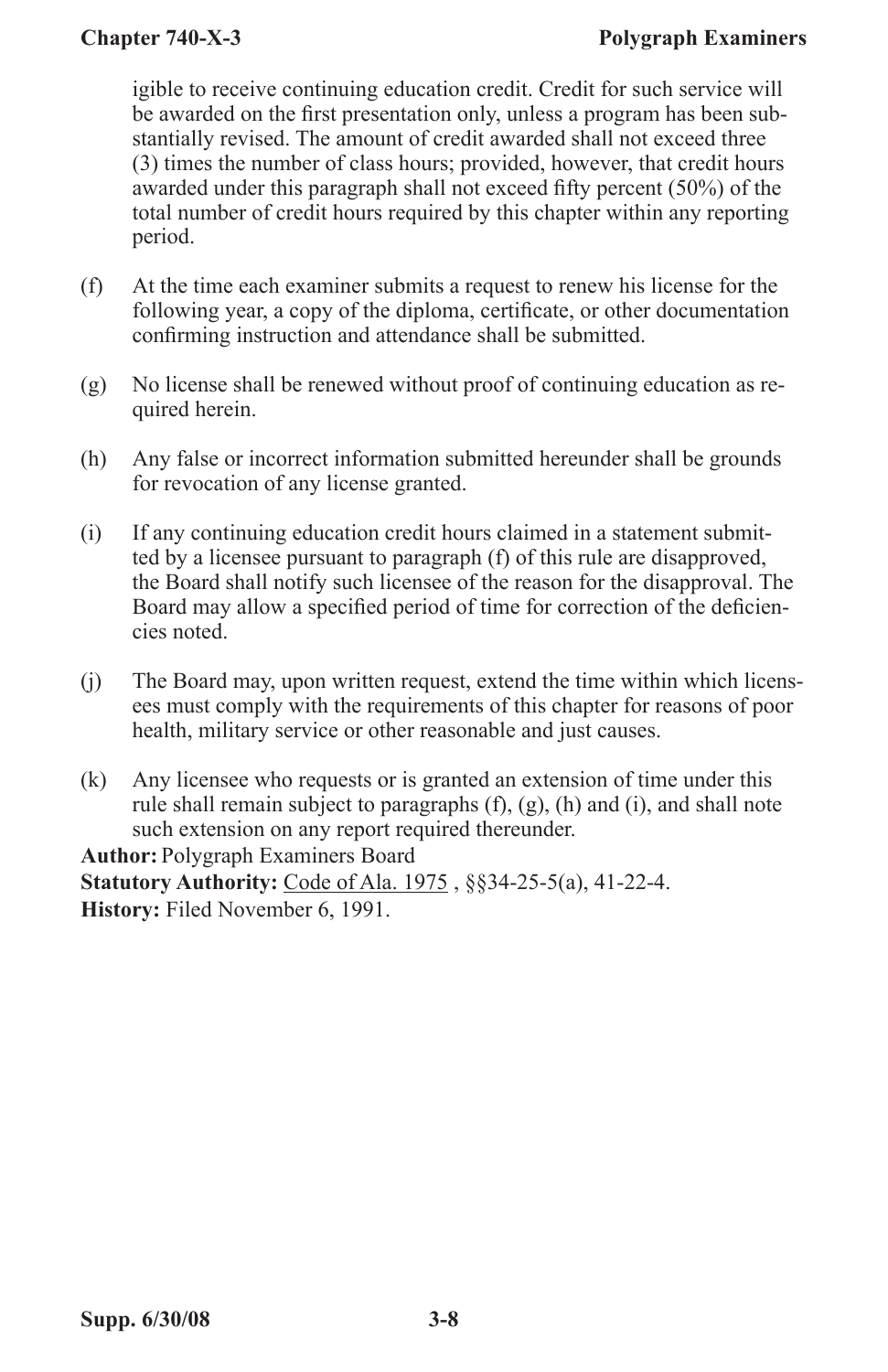#### **ALABAMA BOARD OF POLYGRAPH EXAMINERS ADMINISTRATIVE CODE**

#### **CHAPTER 740-X-4 INTERNSHIPS**

#### **TABLE OF CONTENTS**

#### **740-X-4-.01 Internship License Program 740-X-4-.02 Governmental Interns**

**740-X-4-.01 Internship License Program.** Section 34-25-25 of the act provides for an internship license program. The details and procedures of that program will be as follows:

- (a) The internship license program will be opened to those applicants for a polygraph examiner's license who have not served a six (6)month internship. During the internship period the applicant will receive additional training in polygraph before they will be able to demonstrate sufficient competency to be issued a regular polygraph examiner's license;
- (b) An application for an internship license shall be completed with necessary supporting documents by the applicant, in writing under oath, on forms prescribed and supplied by the Board. If an application is not completed within the six months following the Board's notice to the applicant, the application will be void.
- (c) No applicant will be issued an internship license until that applicant has completed the residence phase of a polygraph school approved by the Board.
- (d) At the time the Board issues an internship license, the Board will appoint for each intern a sponsor who holds a regular Alabama Polygraph Examiner's License, or is otherwise determined to be qualified by the Board. In no event will a member of the Board serve as a sponsor for an intern.
- (e) It is the responsibility of each intern to contact his sponsor and to establish a schedule of meetings with his sponsor. An intern must meet with his sponsor no fewer than five times in each sixty day reporting period.
- (f) It is the responsibility and duty of each sponsor of an intern to monitor the performance of the intern whom the sponsor supervises, to evaluate and critique the performance of that intern, and to supply any advice and assistance necessary to aid the intern in satisfying the purpose and goal of the internship program.
- (g) It is the responsibility and duty of each sponsor of an intern to submit to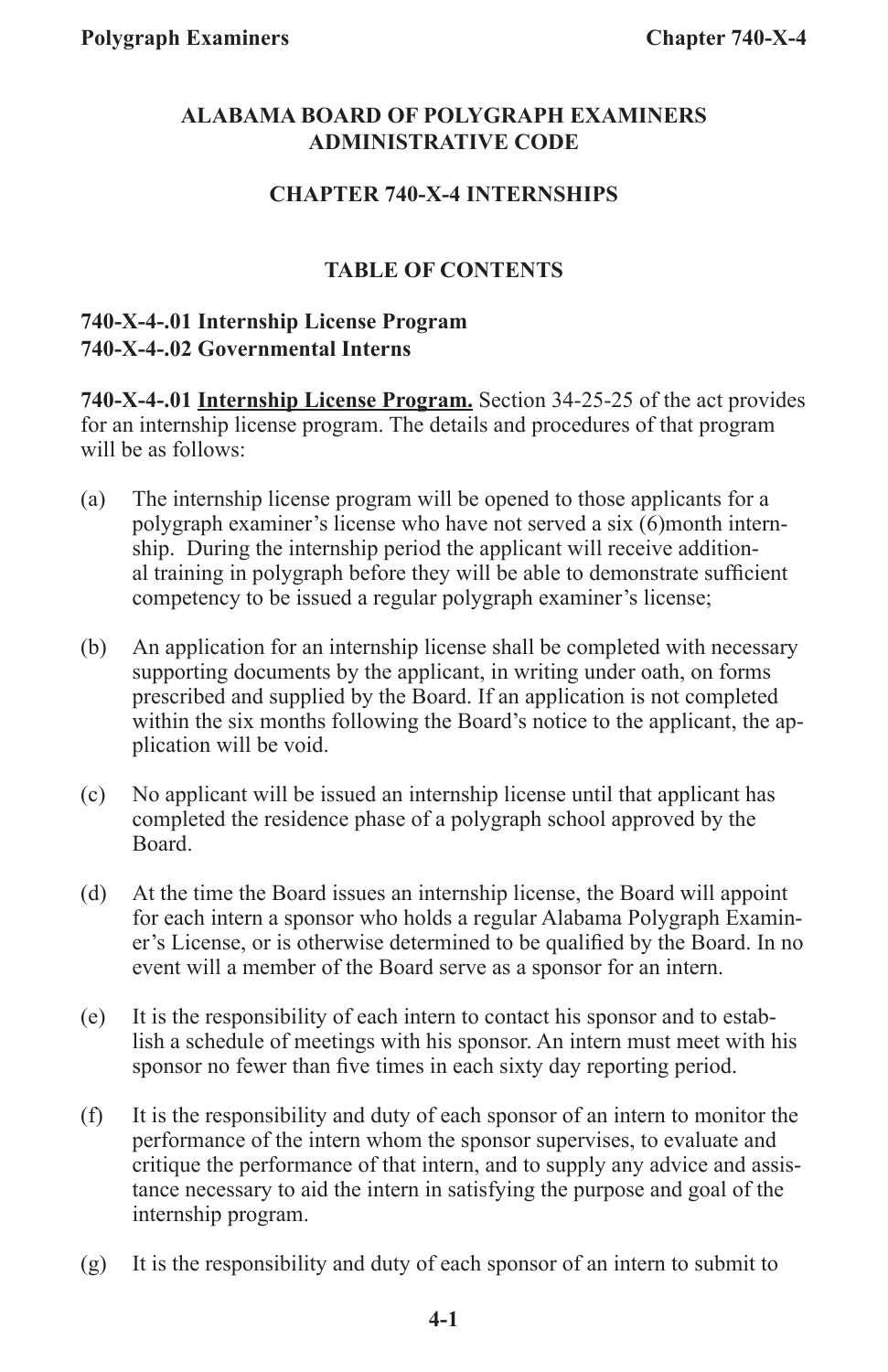the Board at least every sixty days a report outlining the progress of the intern under supervision during that period, on a form to be prescribed by the Board.

- (h) During the internship period, the intern must complete such additional courses or programs as required by the intern's polygraph school and as the Board may require.
- (i) During the internship period, the intern must complete all other qualification requirements prescribed by the Polygraph Examiners Act or by the Board.
- (j) Pursuant to Code of Ala. 1975, § 34-25-25(b), for good cause shown, the Board may renew or extend an internship license for a period not to exceed six months.
- (k) At or near the completion of the internship period, the intern will be required to comply with the requirements of Rule 740-X-3-.05.

**Author:** Polygraph Examiners Board **Statutory Authority:** Code of Ala. 1975, §§ 34-25-5(a), 41-22-4. **History:** Filed October 8, 1981. Amended: Filed February 8, 1984. Amended: Filed December, 3 2019

**740-X-4-.02 Governmental Interns.** During his internship, a governmental examiner who has obtained a sufficient bond, furnished proof of such bond to the Board as required by Rule 740-X-3-.14, and paid the necessary fees may conduct commercial examinations.

**Author:** Polygraph Examiners Board **Statutory Authority:** Code of Ala. 1975, §§ 34-25-5(a), 41-22-4. **History:** Filed October 8, 1981.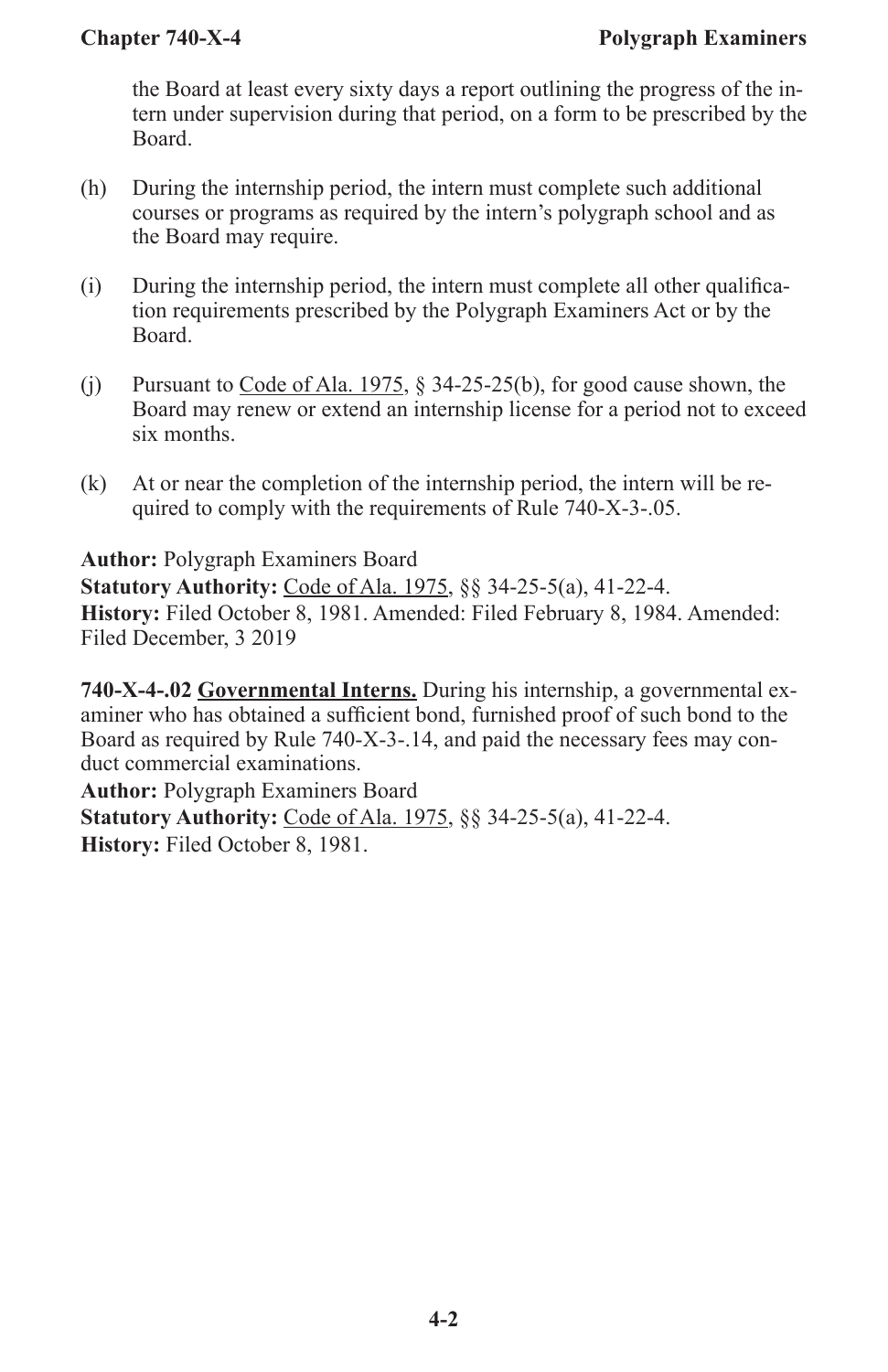#### **ALABAMA BOARD OF POLYGRAPH EXAMINERS ADMINISTRATIVE CODE**

#### **CHAPTER 740-X-5 EXAMINATIONS**

#### **TABLE OF CONTENTS**

- **740-X-5-.01 Proper Purpose Of Polygraph Examinations**
- **740-X-5-.02 Polygraph Examinations**
- **740-X-5-.03 Incompetency Defined**
- **740-X-5-.04 Unworthiness Defined**

**740-X-5-.01 Proper Purpose Of Polygraph Examinations.** The sole proper purpose of polygraph examinations is to detect deception or verify the truth of statements. The availability of polygraph examinations as a means of detecting deception may well have a beneficial effect on the behavior of individuals who are aware that they may be asked to take polygraph examinations concerning their behavior. However, it is improper to use polygraph examinations as a scare tactic. Any practice or policy which is structured to influence or which seeks to affect the future conduct of examinees more than it seeks to detect deception or verify the truth of the examinees' statements concerning past behavior is improper.

**Author:** Polygraph Examiners Board **Statutory Authority:** Code of Ala. 1975, §§34-25-5(a), 41-22-4. **History:** Filed October 8, 1981.

#### **740-X-5-.02 Polygraph Examinations.**

- (1) A polygraph examination consists of:
	- (a) A pre-test interview,
	- (b) Chart examination, and
	- (c) A post-test interview.

(2) An examiner will personally conduct an adequate pre-test interview.

**Author:** Polygraph Examiners Board

**Statutory Authority:** Code of Ala. 1975, §§34-25-5(a), 41-22-4.

**History:** Filed October 8, 1981. Amended: Filed November 6, 1991.

**740-X-5-.03 Incompetency Defined.** Pursuant to the authority and responsibility vested in it by the Alabama Polygraph Examiners Act, and pursuant to the provisions of  $\S$ §34-25-5(a), 34-25-32(4)(6) of that act, the Board defines incompetency to include, but not be limited to, violation of any of the following minimum standards of competency: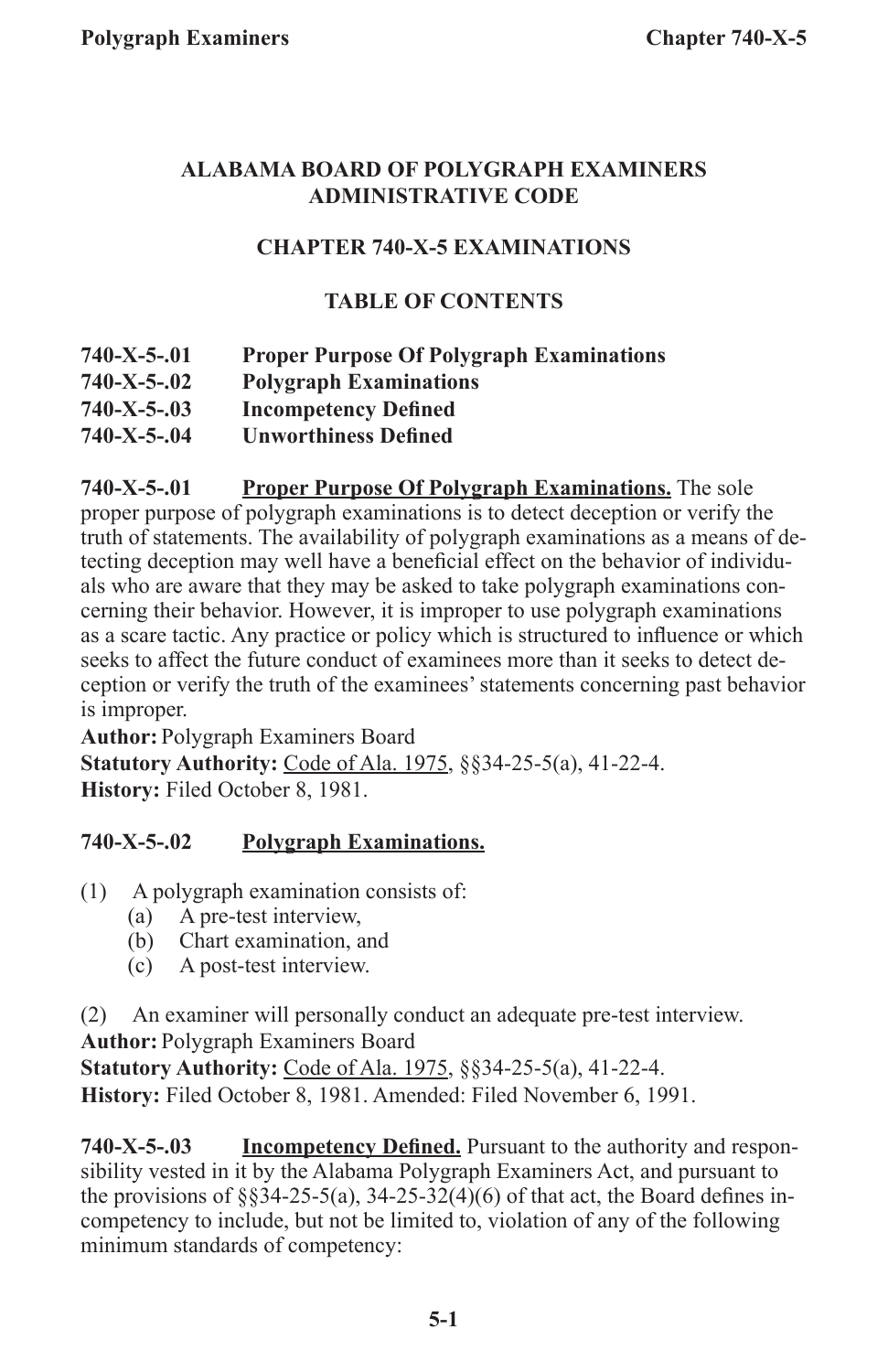- (a) No examiner will use equipment which does not meet all the minimum requirements prescribed in §34-25-3 of the act.
- (b) No examiner will ask a question during a polygraph examination without first reviewing that question with the examinee.
- (c) No examiner will ask a question during a polygraph examination without waiting not less than ten seconds between the end of the preceding answer by the examinee and the beginning of the next question by the examiner.
- (d) No examiner will rely upon a polygraph chart which contains less than seven questions.
- (e) No examiner will render a verbal or written conclusion or opinion based, in whole or in part, on polygraph chart analysis of any question without having asked that question at least two times.
- (f) No examiner will perform more than six polygraph examinations in any one calendar day.
- (g) No examiner will produce a polygraph chart which is not adequately marked by the examiner to identify at a minimum each of the following: the individual being tested, the date of the examination, the time of the chart, the chart and test number, and the examiner's initials. Where charts are produced from instruments which contain electronically enhanced components, an examiner will mark such charts to show the sensitivity level at the beginning of the chart and at any point where the sensitivity level is changed.
- (h) No examiner will render a verbal or written conclusion or opinion based upon a polygraph examination performed on an examinee whom the examiner knows or has reason to believe is physically or mentally unfit.
- (i) No examiner will report information as factual which the examiner obtained through any means other than personally conducting an interview of the individual being tested, provided, that an examiner is not precluded from rendering a professional opinion based on chart analysis even absent substantive admissions by the individual being tested.
- (j) No examiner will conduct a pre-test interview in any manner other than personally and an examiner must conduct each pre-test interview, in its entirety, personally.

**Author:** Polygraph Examiners Board **Statutory Authority:** Code of Ala. 1975, §§34-25-5(a), 41-22-4. **History:**Filed October 8, 1981. Amended: Filed November 6, 1991. Amended: Filed July 24, 2014; effective August 28, 2014.

**740-X-5-.04 Unworthiness Defined.** Pursuant to the authority and responsibility vested in it by the Alabama Polygraph Examiners Act, and pursuant to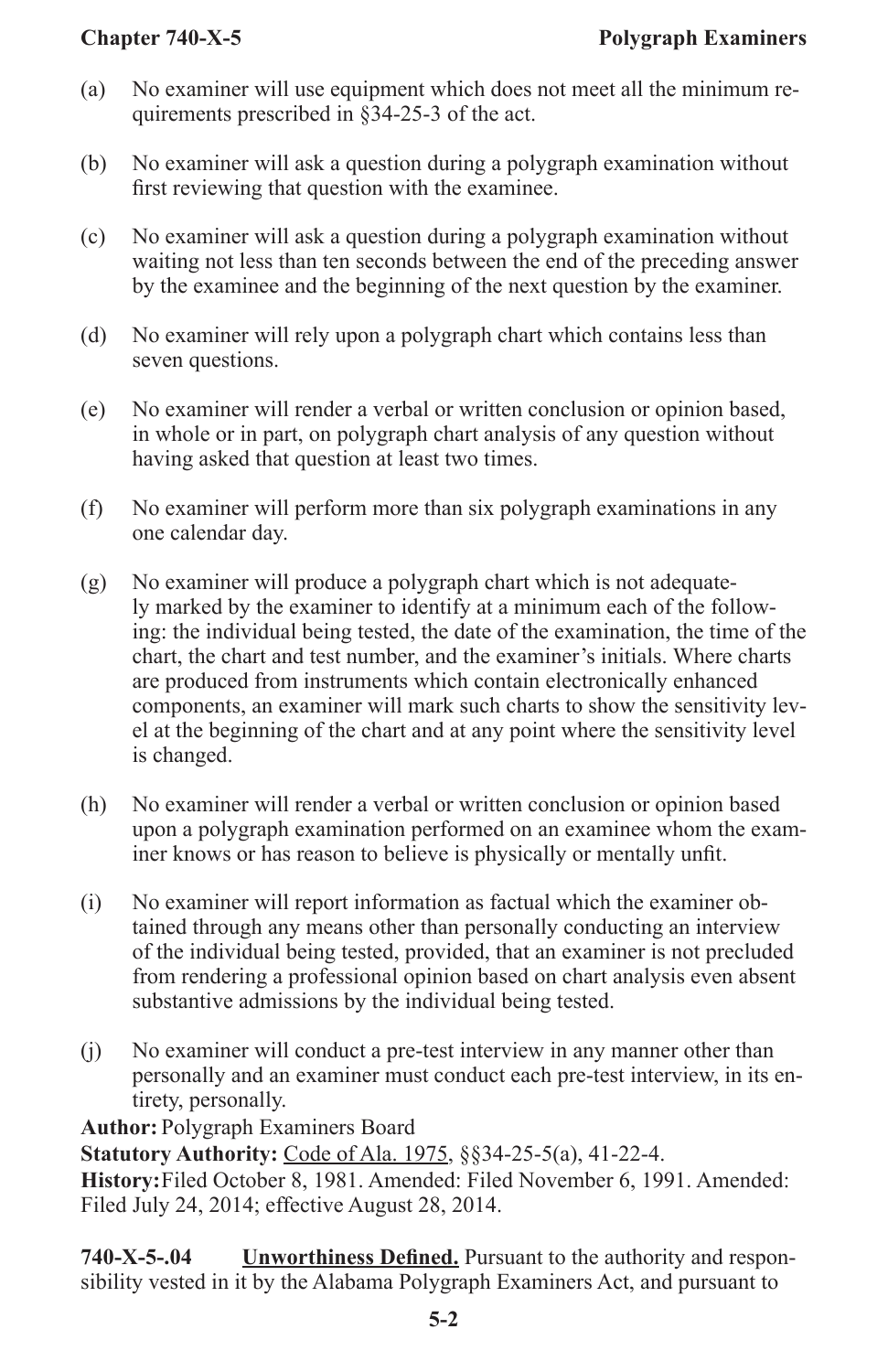#### **Polygraph Examiners Chapter 740-X-5**

the provisions of  $\S 34-25-5(a)$ ,  $34-25-32(4)(6)$  of the act, the Board defines unworthiness to include, but not be limited to, violation of any of the following minimum standards of worthiness:

- (a) No examiner will knowingly issue a polygraph examination report or render a verbal written conclusion or opinion which is misleading, biased or falsified in any way. Each polygraph report will be a factual, impartial, and objective account of the pertinent information developed during the examination, and the examiner's professional opinion based on analysis of the polygraph charts.
- (b) No examiner will conclude a polygraph examination session without affording the examinee a reasonable opportunity to explain any reactions to pertinent questions which are evident on the charts.
- (c) No examiner will solicit or attempt to solicit other business as a result of information or statements obtained from an examinee.
- (d) No examiner will ask questions that either are or can reasonably be construed to be sexually oriented, unless the questions are relevant to the legitimate purpose of the examination, and unless the examiner explains the questions and their relevancy to the examinee before asking the question.
- (e) No examiner will fail to permit an inspection authorized pursuant to Rule 740-X-6-.03.
- (f) No examiner will fail to cooperate with the Board or any officer or agent thereof in any Board-authorized investigation conducted pursuant to Rule 740-X-6-.02.
- (g) No examiner will conduct a polygraph examination which has as its primary purpose influencing the future conduct of an examinee rather than detecting deception or veracity on the part of the examinee.
- (h) No examiner will fail to immediately notify the Board of the cancellation or discontinuance of his surety bond as required by Rule 740-X-3-.15.
- (i) No examiner will conduct a polygraph examination unless a surety bond, as required by Rule 740-X-3-.14, is in effect.
- (j) No examiner will conduct himself in a manner which reflects that he is a person of dishonesty or untruthfulness, or that he lacks integrity or is morally unfit.
- (k) No examiner will violate any provision of any rule of these rules and regu**lations**

**Author:** Polygraph Examiners Board **Statutory Authority:** Code of Ala. 1975, §§34-25-5(a), 41-22-4. **History:**Filed October 8, 1981.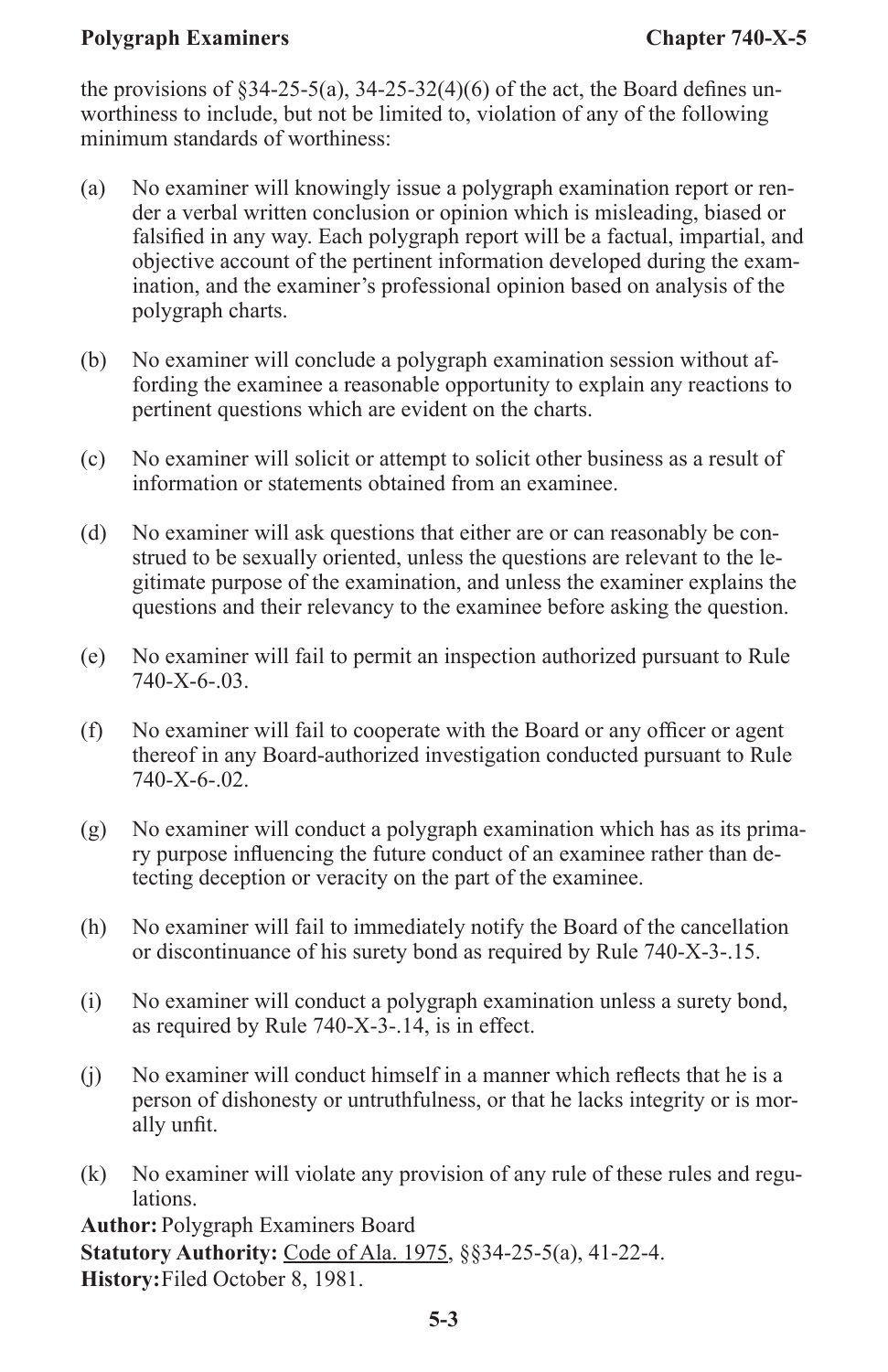#### **ALABAMA BOARD OF POLYGRAPH EXAMINERS ADMINISTRATIVE CODE**

#### **CHAPTER 740-X-6 COMPLAINTS**

#### **TABLE OF CONTENTS**

**740-X-6-.01 Complaints**

**740-X-6-.02 Proceedings On Complaints**

**740-X-6-.03 Inspection Of Records And Documents By The Board**

**740-X-6-.04 Preservation Of Records And Documents**

**740-X-6-.05 Records In Board Possession**

#### **740-X-6-.01 Complaints.**

- (1) The Board will take action on complaints which are submitted to it on forms prescribed and supplied by the Board in order to determine if there is reason to believe that the act or these regulations have been violated.
- (2) The form for complaints to the Board is as follows: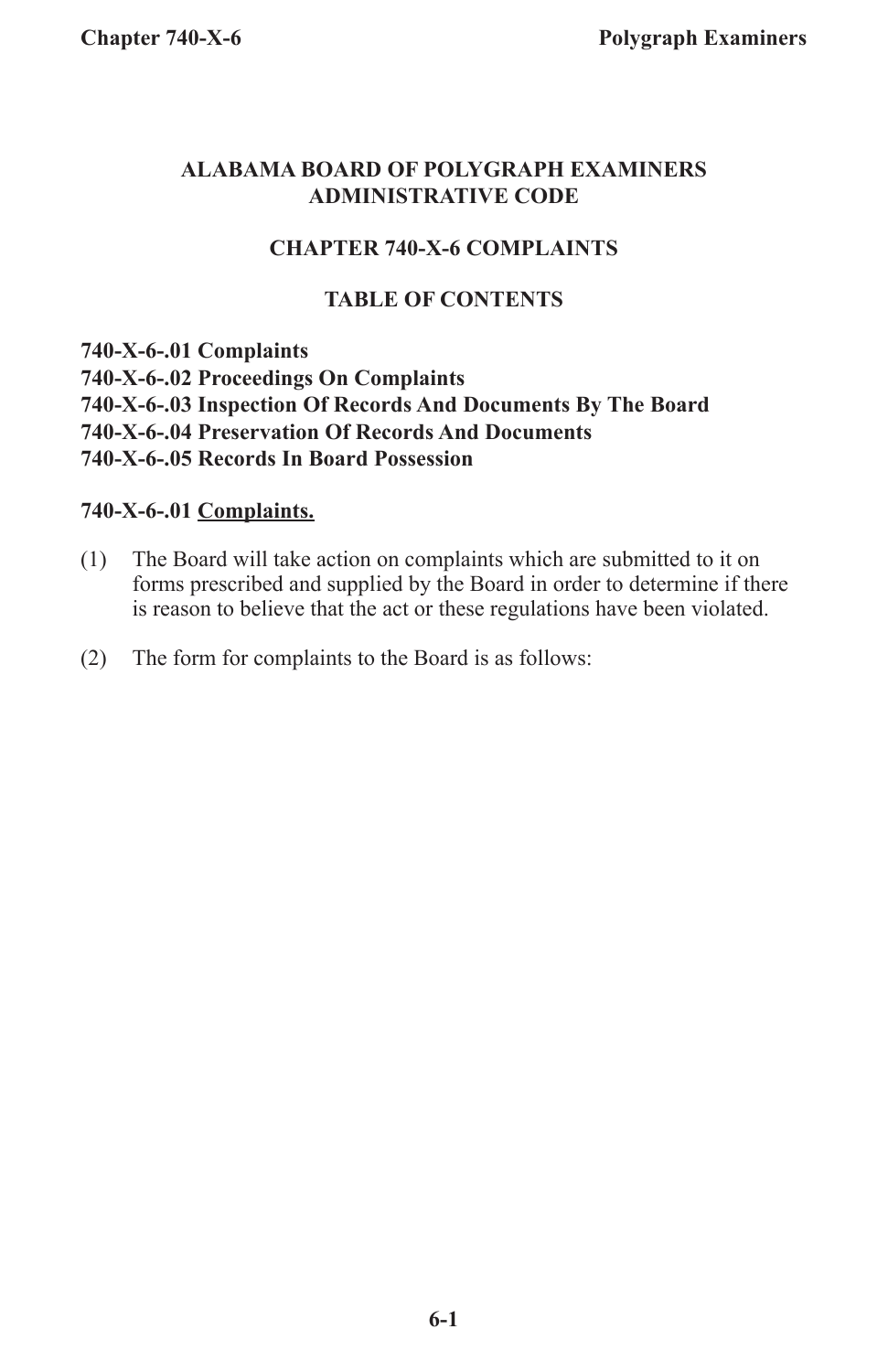#### **FORMAL COMPLAINT and AFFIDAVIT**

Concerning:

(Name of Examiner Complained against)

To the Secretary and the Board:

I hereby formally complain about the above named polygraph examiner.

I realize that this complaint may result in formal Board action against this examiner. I agree to cooperate in any resulting investigation and to appear, if requested, to testify in person under oath concerning this matter.

The factual details and specifications of the complaint are contained in the attached affidavit and are incorporated herein by reference.

Signature of Complainant

STATE OF  $\qquad \qquad$  ) CONCERNING POLYGRAPH

 $)$ COUNTY OF ) EXAMINER:

### AFFIDAVIT OF COMPLAINT

Before me, the undersigned Notary Public, appeared

who, after being duly sworn, deposes and says as follows:

Affiant

Sworn to and subscribed before me this  $\frac{1}{\sqrt{2}}$  day of  $\frac{1}{\sqrt{2}}$ .

Notary Public

My Commission expires

**6-2**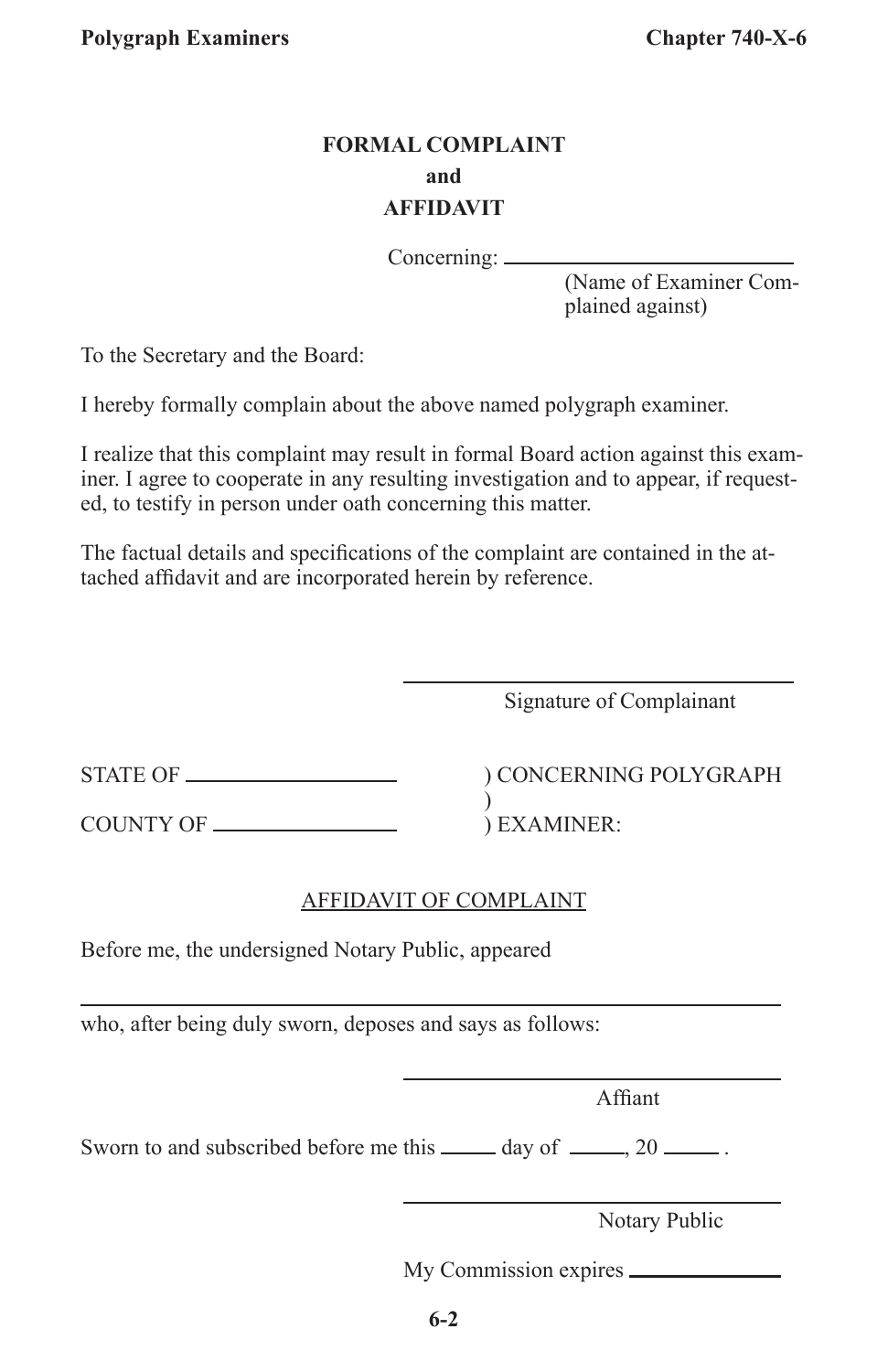(3) Board complaint forms may be obtained at the Board office by writing the Board, or from individual Board members.

**Author:** Polygraph Examiners Board **Statutory Authority:** Code of Ala. 1975, §§ 34-25-5(a), 41-22-4. **History:** Filed February 7, 1984.

**740-X-6-.02 Proceedings On Complaints.** The Board has authorized establishment of a complaint committee, The committee will include the administrative secretary, the board's legal consultant and the board member from the complainant's geographical area.

- (1) Upon receiving a complaint, the committee will review the complaint and encourage the board to:
- (a) Make a further investigation of the matters referred to in the complaint;
- (b) Request that all of the parties concerned appear at an informal hearing on the complaint; or
- (c) Begin proceedings to suspend or revoke a polygraph examiner's license as provided by law.
- (2) After conducting an investigation or after an informal hearing, the Board may begin formal proceedings to issue oral or written reprimands, place an examiner on probation, or to suspend or revoke a polygraph examiner's license.
- (3) The Board shall begin proceedings to suspend or revoke a polygraph examiner's license whenever a complaint is made to the Board unless the Board determines, after investigation or an informal hearing, that the facts do not support a claim that the act or these regulations have been violated.

**Author:** Polygraph Examiners Board **Statutory Authority:** Code of Ala. 1975, §§ 34-25-5(a), 41-22-4.

**History:** Filed February 7, 1984; Amended : Filed November 6, 1991, Amended: Filed December 3, 2019

**740-X-6-.03 Inspection Of Records And Documents By The Board.** The Board may authorize an inspection of all opinions, reports, charts, question lists and other records relating to any polygraph examination performed in the State of Alabama. Such inspection shall be for the purpose of determining if there has been any violation of the provisions of these regulations. The Board may direct that the inspection take place at the location of the records or at a Board meeting.

**Author:** Polygraph Examiners Board **Statutory Authority:** Code of Ala. 1975, §§ 34-25-5(a), 41-22-4. **History:** Filed October 1, 1981.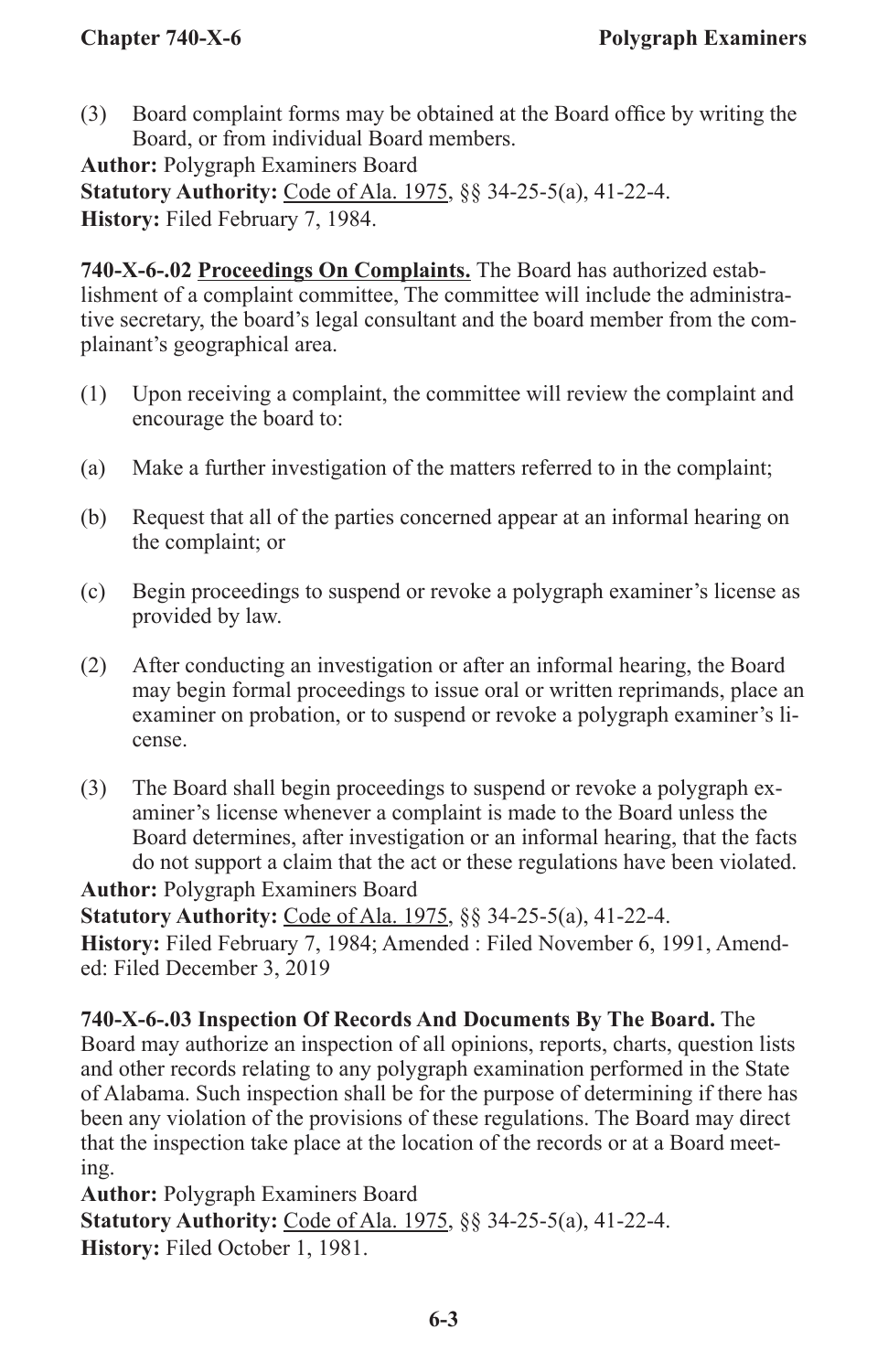**740-X-6-.04 Preservation Of Records And Documents.** All examiners will preserve and keep on file for a minimum of two years after each polygraph examination all opinions, reports, charts, question lists, and other records relating to the polygraph examination. These records and documents, along with any others that are preserved, shall be subject to inspection and examination by the Board as provided in Rule 740-X-6-.03.

**Author:** Polygraph Examiners Board

**Statutory Authority:** Code of Ala. 1975, §§ 34-25-5(a), 41-22-4. **History:** Filed October 1, 1981.

**740-X-6-.05 Records In Board Possession.** No Board record or records obtained from examiners will be removed from the Board office unless signed for by the person receiving such records. **Author:** Polygraph Examiners Board **Statutory Authority:** Code of Ala. 1975, §§ 34-25-5(a), 41-22-4. **History:** Filed October 1, 1981.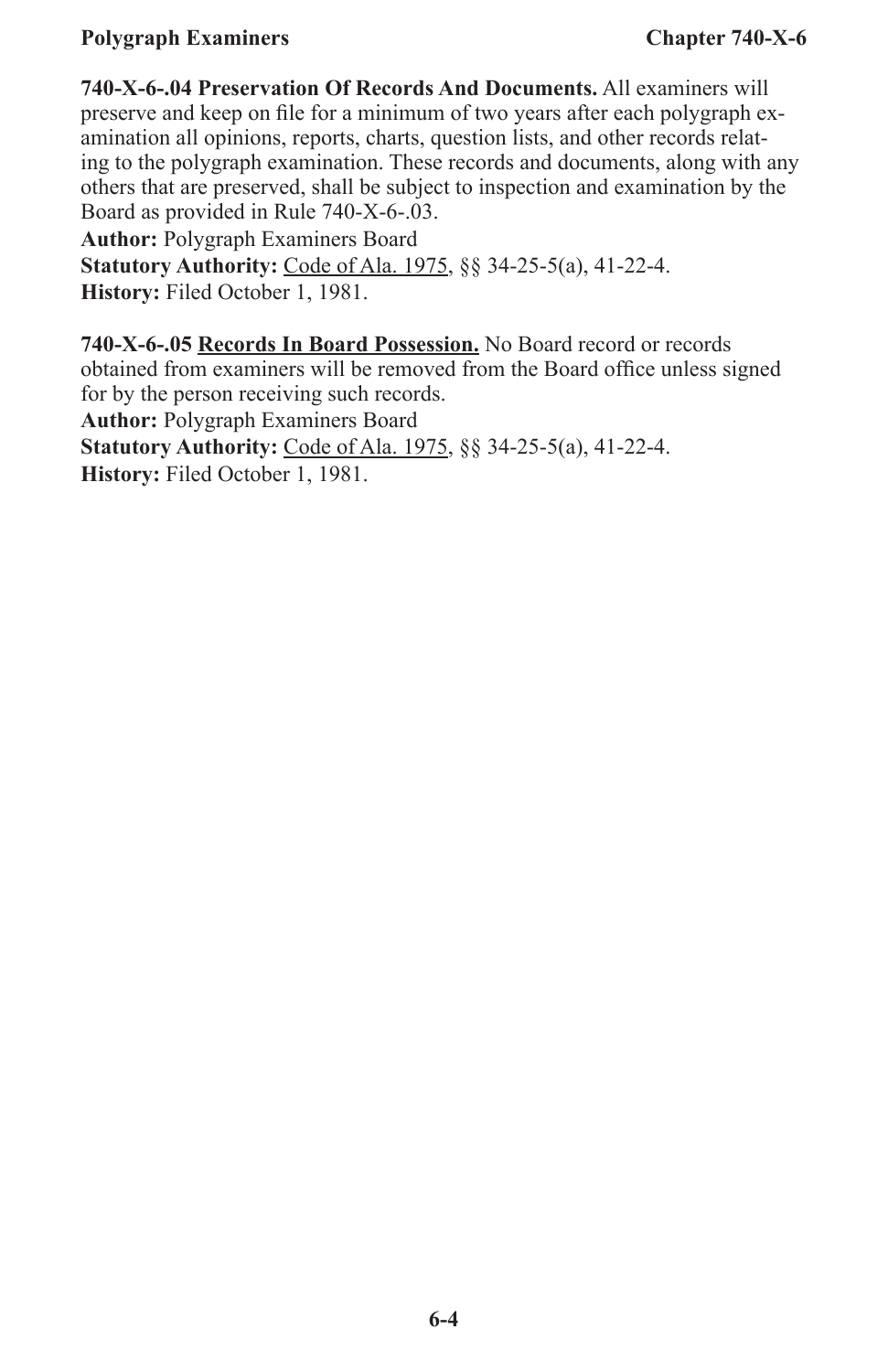#### **ALABAMA BOARD OF POLYGRAPH EXAMINERS ADMINISTRATIVE CODE**

#### **CHAPTER 740-X-7 APPLICABILITY**

#### **TABLE OF CONTENTS**

#### **740-X-7-.01 Applicability Of These Rules And Regulations**

#### **740-X-7-.01 Applicability Of These Rules And Regulations.**

- (1) On their effective date, these rules and regulations shall supersede and replace the rules and regulations previously adopted by the Board, and these rules and regulations will remain in effect until superseded, replaced, or amended by future rules and regulations.
- (2) Conduct and action occurring before the effective date of these rules and regulations shall be governed by the rules and regulations which were in effect at the time of the conduct and action occurred.
- (3) These rules and regulations shall apply to and govern all conduct and action occurring after their effective date.

**Author:** Polygraph Examiners Board **Statutory Authority:** Code of Ala. 1975, §§ 34-25-5(a), 41-22-4.

**History:** Filed October 1, 1981.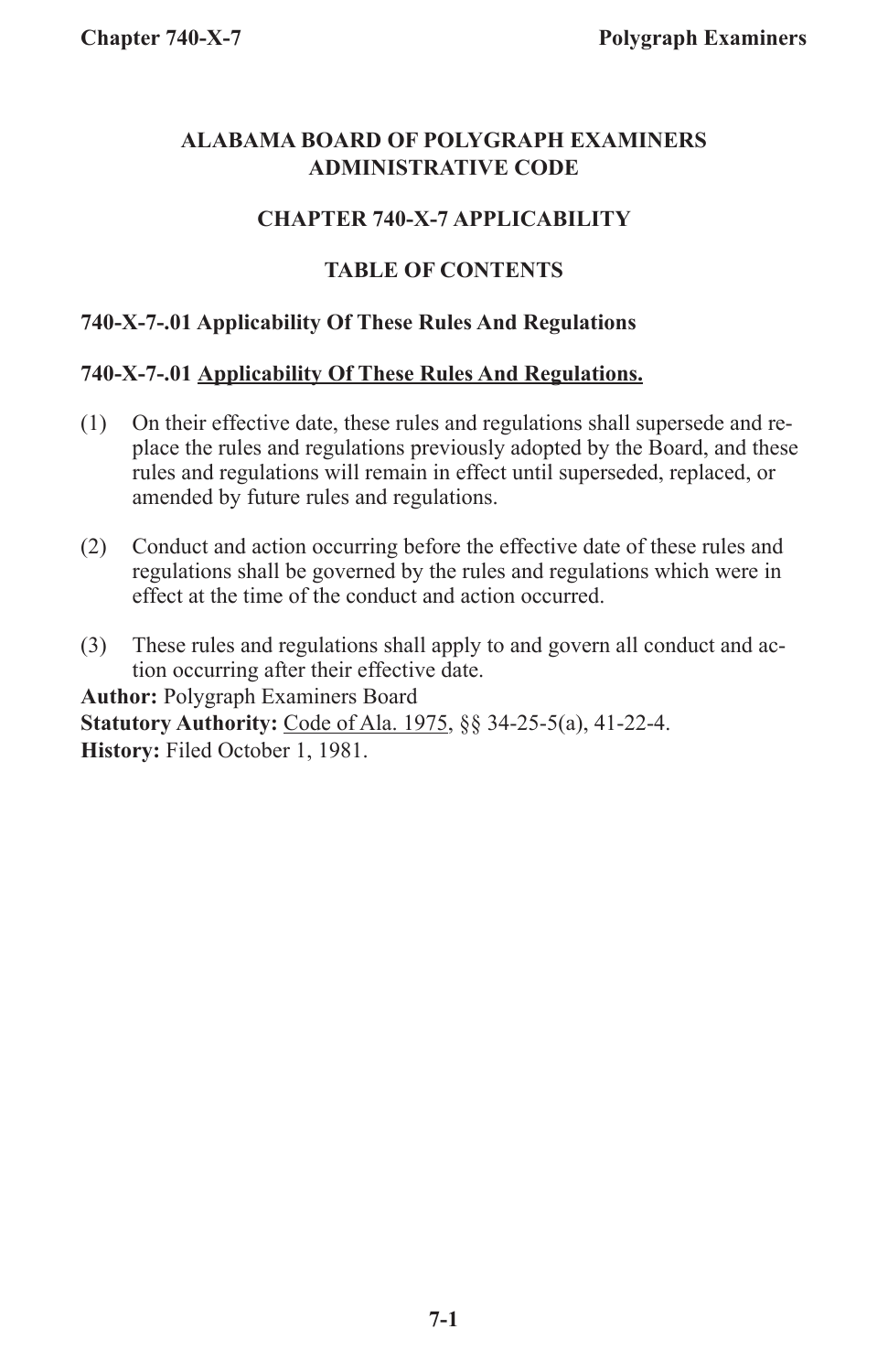# **Code of Alabama 1975**

## **Volume 18, Chapter 25 as amended**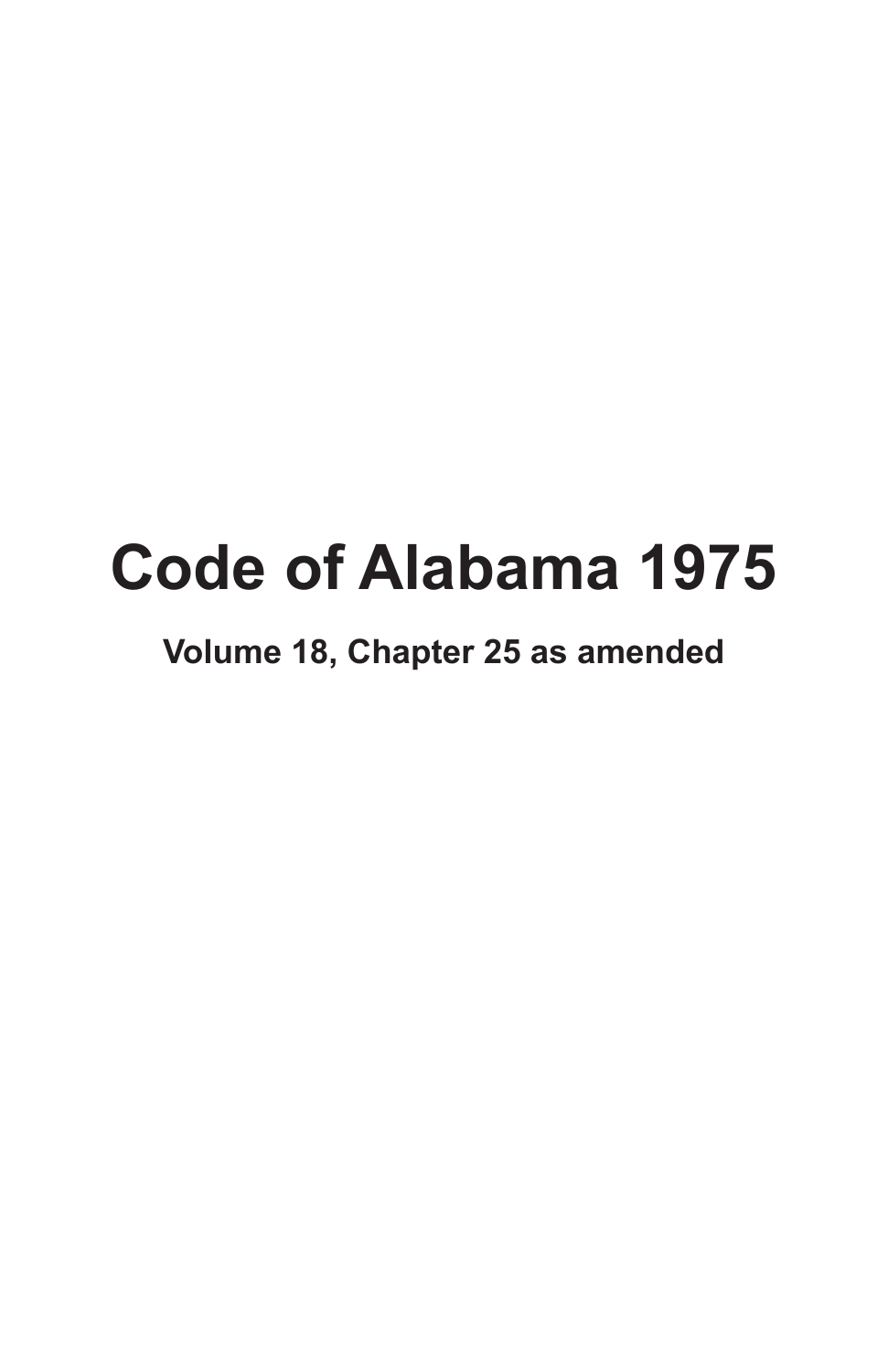### Chapter 25

### POLYGRAPH EXAMINERS

| Article 1                 |                                          | Sec.           |                                                    |
|---------------------------|------------------------------------------|----------------|----------------------------------------------------|
|                           |                                          | $34 - 25 - 21$ | Qualifications of examiner;                        |
| <b>General Provisions</b> |                                          |                | bond.                                              |
| Sec.                      |                                          | $34 - 25 - 22$ | Applications for original li                       |
| $34 - 25 - 1$             | Short title.                             |                | cense.                                             |
| $34 - 25 - 2$             | Definitions.                             | $34 - 25 - 23$ | Nonresident applicants.                            |
| $34 - 25 - 3$             | Instrumentation.                         | $34 - 25 - 24$ | Applicant with out-of-state li                     |
| 34-25-4                   | Polygraph Examiners Board                |                | cense.                                             |
|                           | generally.                               | $34 - 25 - 25$ | Internship license.                                |
| $34 - 25 - 5$             | Administration and enforcement           | $34 - 25 - 26$ | Examination and license fees.                      |
|                           | of chapter; deposits and expendi         | 34-25-27       | Display of license; signature                      |
|                           | tures; per diem and travel ex            |                | thereon                                            |
|                           | penses for board members; pur            | $34 - 25 - 28$ | Change of business address.                        |
|                           | chasing; board exempt from<br>sales tax. | 34-25-29       | Termination and renewal of ex<br>aminer's license. |
| $34 - 25 - 6$             | Admissibility of results as evi          | $34 - 25 - 30$ | License required to maintain ac                    |
|                           | dence.                                   |                | tion.                                              |
| $34 - 25 - 7$             | Injunctions; contempt of                 | 34-25-32       | Refusal, suspension, reprimand,                    |
|                           | court.                                   |                | probation or revocation -                          |
| $34 - 25 - 8$             | Penalties.                               |                | <b>Grounds</b>                                     |
|                           |                                          | $34 - 25 - 33$ | Same — Violation by one ex                         |
|                           | Article 2                                |                | aminer or trainee not to affect em                 |
|                           |                                          |                | ployer.                                            |
|                           | Licenses.                                | $34 - 25 - 34$ | Same — Hearing.                                    |
|                           |                                          | $34 - 25 - 35$ | Same — Judicial review.                            |
| $34 - 25 - 20$            | Required; unauthorized practice.         | $34 - 25 - 36$ | Same — Surrender of license.                       |
|                           |                                          |                |                                                    |

Code commissioner's note. - Section 2 of Acts 1989, No. 89-269 provides: "The existence and functioning of the Polygraph Examiners Board, created and functioning pursuant to sections 34-25-1 through 34-25-36, Code of Alabama 1975, is hereby continued and said code sections are hereby expressly preserved."

Acts 1991, No. 91- 164 § 2 provides that the polygraph examiners board is continued. See also § 41-200-3.

#### **ARTICLE 1.**

#### **GENERAL PROVISIONS**

Collateral references. - 24B C.J.S., Criminal Law. § 967.72 C.J.S., Polygraph. p. 224.

Licenses: validity and construction of statutes licensing or otherwise regulation operators of polygraph or similar devices. 32 ALR3d 1324.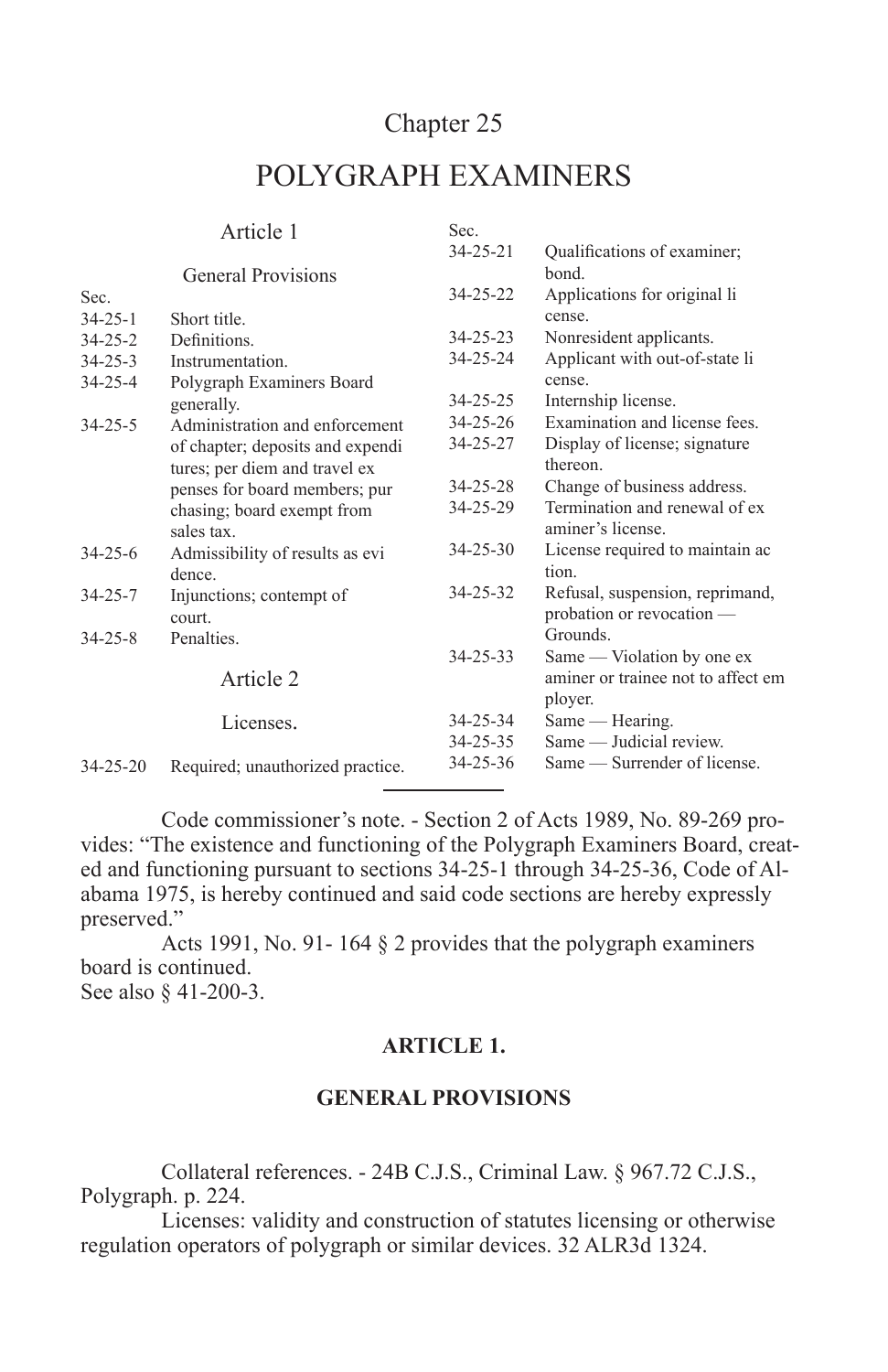### **§ 34-25-1 Short title.**

This chapter shall be known and may be cited as the Polygraph Examiners Act. *(Acts 1971, No. 2056, p. 3307, §1.)* 

### **Section 34-25-2 Definitions.**

For the purposes of this chapter, the following terms shall have the following respective meanings ascribed by this section:

- (1) BOARD. The Polygraph Examiners Board.
- (2) CHAIRMAN. That member of the Polygraph Examiners Board selected by the board to act as chairman.
- (3) INTERNSHIP. The study of polygraph examinations and of the administration of polygraph examinations by a trainee under the personal supervision and control of a polygraph examiner in accordance with a course of study prescribed by the board at the commencement of such internship.
- (4) PERSON. Any natural person, firm, association, co-partnership or corporation.
- (5) POLYGRAPH EXAMINER. Any person who uses instrumentation described herein to test or question individuals for the purpose of detecting deception or verifying truth of statements, or any person who holds himself out to be a lie detector operator or examiner, or any person who purports to be able to detect deception or verify truth of statements through instrumentation or the use of a mechanical device.

*(Acts 1971, No. 2056, p. 3307, §2; Acts 1989, No. 89-269, p. 416, §3.)*

### **Section 34-25-3 Instrumentation.**

- (a) Every polygraph examiner shall use an instrument which, as a minimum, records visually, permanently and simultaneously:
	- (1) A subject's cardiovascular pattern;
	- (2) A subject's respiratory pattern; and
	- (3) A subject's galvanic skin response.
- (b) Patterns of other physiological changes in addition to subdivisions (1), (2) and (3) of subsection (a) may also be recorded.
- (c) The use of any instrument or device to detect or to verify truth of statements which does not meet these minimum instrumentation requirements is hereby prohibited.

*(Acts 1971, No. 2056, p. 3307, §3; Acts 1983, No. 83-647, p. 1009, §1.)*

### **Section 34-25-4 Polygraph Examiners Board generally.**

(a) There is established a Polygraph Examiners Board consisting of five voting members who are citizens of the United States and residents of the state for at least two years prior to appointment, all of whom shall have been engaged for a period of four consecutive years in their profession as polygraph examiners prior to appointment to the board and engaged at the time of appointment as an active polygraph examiner. No board members may be employed by the same person or agency. Three of the board members shall be qualified polygraph examiners of a governmental law en-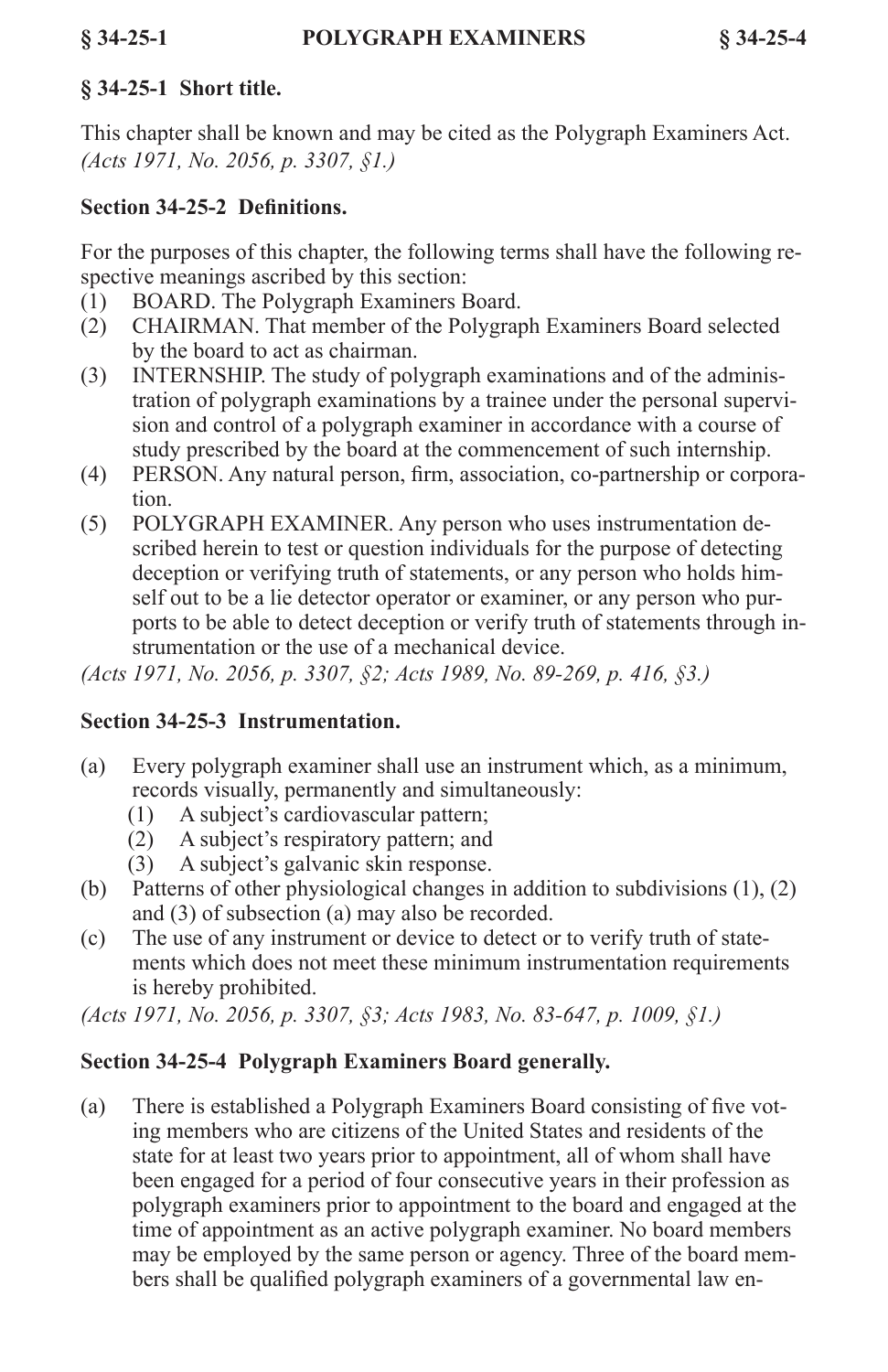forcement agency, and two of the board members shall be qualified polygraph examiners and Alabama residents in the commercial field. Two advisory consultants shall be appointed to assist the board members. The board members and advisory consultants shall be appointed by the Governor of the State of Alabama for a term of four years. Any vacancy in an unexpired term shall be filled by appointment of the Governor, with the advice and consent of the Senate, for the unexpired term. In appointing members to the board, the Governor shall select those persons whose appointments, to the extent possible, ensure that the membership of the board is inclusive and reflects the racial, gender, urban/rural, and economic diversity of the state. On April 11, 1989, all terms of current board members and advisory consultants shall expire. The Governor shall appoint new board members and advisory consultants in accordance with this chapter. Immediately after the effective date of the amendatory act adding two additional members to the board, the board shall notify the Governor of the vacancies on the board and the Governor shall immediately appoint qualified persons to fill those vacancies in accordance with this chapter.

- (b) The board may fix the number of its full-time employees, who shall be employed pursuant to the Merit System. The board engage temporary services for the investigation of applications or to investigate complaints filed against examiners. The board shall fix the compensation for any temporary employees. Temporary employees of the board are not covered under the Retirement Systems of Alabama. Any current full-time employee of the board shall be transferred to the Department of Public Safety on April 11, 1989. All benefits, including retirement, of any current full-time employee of the board who is transferred to the Department of Public Safety in accordance with this chapter, shall be retroactive back to the original date of employment upon payment of necessary contributions as required by the Employees' Retirement System.
- (c) On or after April 11, 1989, and within 30 days of the appointments by the Governor, this new board shall meet and elect a chair from among the members of the board. The board shall meet at three-month intervals, or at any other time as necessary.
- (d) The vote of a majority of the board members is sufficient for passage of any business or proposal which comes before the board.
- (e) All documents, records, functions, and responsibilities currently housed at the Board of Polygraph Examiners' Office shall be transferred to the Department of Public Safety in a section to be determined by the Director of the Department of Public Safety and under the supervision of the Department of Public Safety in conjunction with the board.

*(Acts 1971, No. 2056, p. 3307, §4; Acts 1981, No. 81-222, p. 293, §4; Acts 1989, No. 89-269, p. 416, §3; Act 2003-61, §3.)*

#### **Section 34-25-5 Administration and enforcement of chapter; deposits and expenditures; per diem and travel expenses for board members; purchasing; board exempt from sales tax.**

(a) The board shall issue regulations and forms consistent with this chapter for the administration and enforcement of this chapter.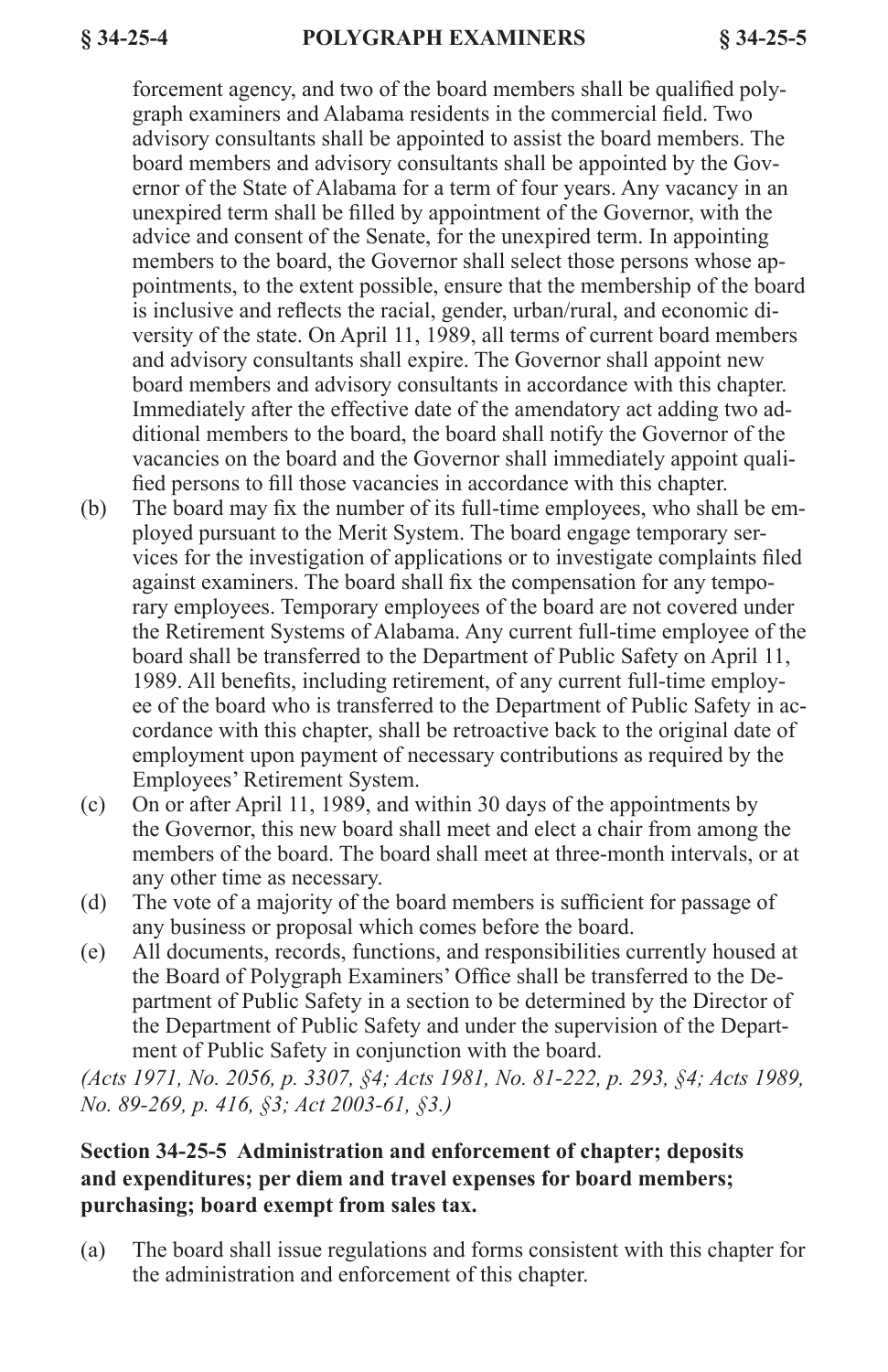- (b) An order or a certified copy thereof, over board seal and purporting to be signed by the board members, shall be prima facie proof that the signatures are the genuine signatures of the board members and that the board members are fully qualified to act.
- (c) On April 11, 1989, all moneys and appropriations credited to the Board of Polygraph Examiners under the provisions of Article 4 of Chapter 4, Title 41, shall be transferred by the State Treasurer to the charge and custody of the Board of Polygraph Examiners of the Alabama Department of Public Safety; and the board shall administer the fund as provided by law. The fund is hereby officially known as the Board of Polygraph Examiners Fund.

All fees collected under this chapter shall be paid to the Board of Polygraph Examiners Fund for the purpose of administering and enforcing this chapter and shall be deposited in the fund.

 Warrants shall be issued by the Department of Finance, Office of the State Comptroller, for board expenses and operation provided that no funds shall be withdrawn except as budgeted and allotted according to Article 4 of Chapter 4 of Title 41 and only in the amounts as stipulated in the general appropriations bill.

- (d) Board members and advisory consultants shall be paid one hundred dollars ( $\&$ dollar; 100) per day plus mileage for attendance at regular or special board meetings, only for the actual days of meeting. The board may approve the payment for a board member when authorized by the board to perform certain other duties of the board when not in formal, regular, or special session.
- (e) Employees shall be paid the same mileage expenses and travel allowance as provided for regular state employees.
- (f) The board may determine all resources necessary for the operation of the board. Purchasing shall be in accordance with the state bid law.
- (g) The board shall be exempt from payment of state sales tax.

*(Acts 1971, No. 2056, p. 3307, §5; Acts 1981, No. 81-222, p. 293, §4; Acts 1983, No. 83-647, p. 1009, §1; Acts 1989, No. 89-269, p. 416, §3; Acts 1995, No. 95- 278, p. 500, §3.)*

#### **Section 34-25-6 Admissibility of results as evidence.**

Nothing in this chapter shall be construed as permitting the results of truth examinations or polygraph examinations to be introduced or admitted as evidence in a court of law.

*(Acts 1971, No. 2056, p. 3307, §26.)*

#### **Section 34-25-7 Injunctions; contempt of court.**

If any person violates any provisions of this chapter, the board shall, upon direction of a majority of the board, in the name of the State of Alabama, apply in any circuit court of competent jurisdiction for an order enjoining such violation or an order enforcing compliance with this chapter. Upon the filing of a verified petition in the court, the court, or any judge thereof, if satisfied by affidavit or otherwise that the person has violated this chapter, may issue a temporary injunction,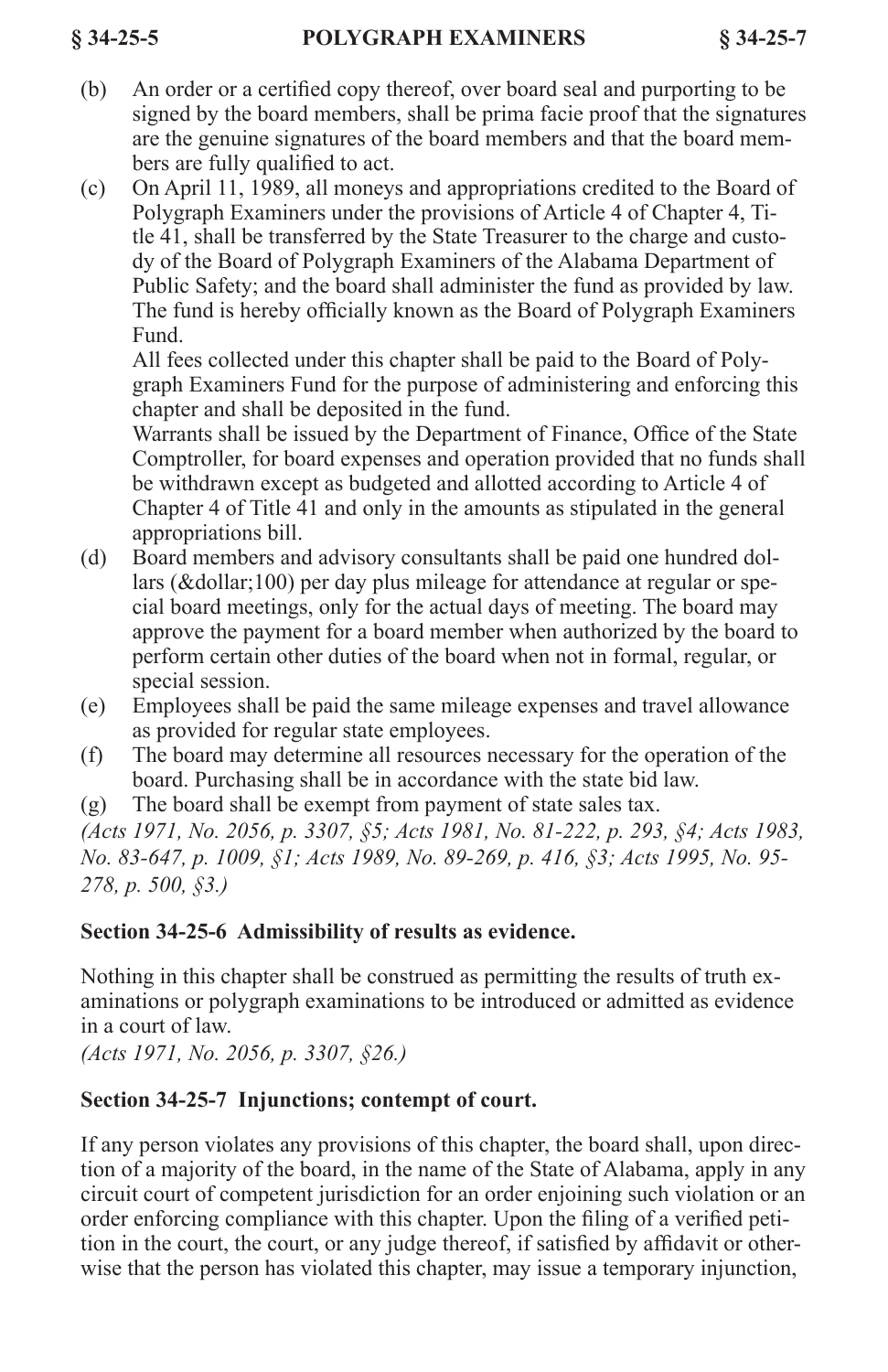#### **§ 34-25-7 POLYGRAPH EXAMINERS § 34-25-21**

without notice or bond, enjoining such continued violation; and, if it is established that the person has violated or is violating this chapter, the court, or any judge thereof, may enter a judgment perpetually enjoining the violation or enforcing compliance with this chapter. In case of violation of any order or judgment issued under the provisions of this section, the court, or any judge thereof, may try and punish the offender for contempt of court. Proceedings under this section shall be in addition to, and not in lieu of, all other remedies and penalties provided by this chapter.

*(Acts 1971, No. 2056, p. 3307, §24; Acts 1989, No. 89-269, p. 416, §3.)*

#### **Section 34-25-8 Penalties.**

Any person who violates any provision of this chapter or any person who falsely states or represents that he has been or is a polygraph examiner or trainee shall be guilty of a misdemeanor and, upon conviction thereof, shall be punished by a fine of not less than \$100.00 nor more than \$1,000.00 or by imprisonment in the county jail for a term not to exceed six months, or both. *(Acts 1971, No. 2056, p. 3307, §25.)*

**ARTICLE 2**

#### **LICENSES**

#### **Section 34-25-20 Required; unauthorized practice.**

- (a) It shall be unlawful for any person, including a city, county or state employee, to administer polygraph examinations or attempt to hold himself out as a polygraph examiner without a license approved by the board and issued by the board.
- (b) It shall be unlawful for any person, including city, county or state employees, to administer polygraph examinations utilizing any device or instrumentation which does not comply with Section 34-25-3.

*(Acts 1971, No. 2056, p. 3307, §6; Acts 1981, No. 81-222, p. 293, §4.)*

#### **Section 34-25-21 Qualifications of examiner; bond.**

- (a) A person is qualified to receive a license as an examiner:
	- (1) Who is at least 21 years of age;
	- (2) Who is a citizen of the United States;
	- (3) Who establishes that he is a person of honesty, truthfulness, integrity and moral fitness;
	- (4) Who has not been convicted of a felony or a misdemeanor involving moral turpitude;
	- (5) Who holds a baccalaureate degree from a regionally accredited college or university, and/or recognized by the board or, in lieu thereof, has five consecutive years of active investigative experience immediately preceding his application;
	- (6) Who is a graduate of a polygraph examiners' course approved by the board and has satisfactorily completed not less than six months of in-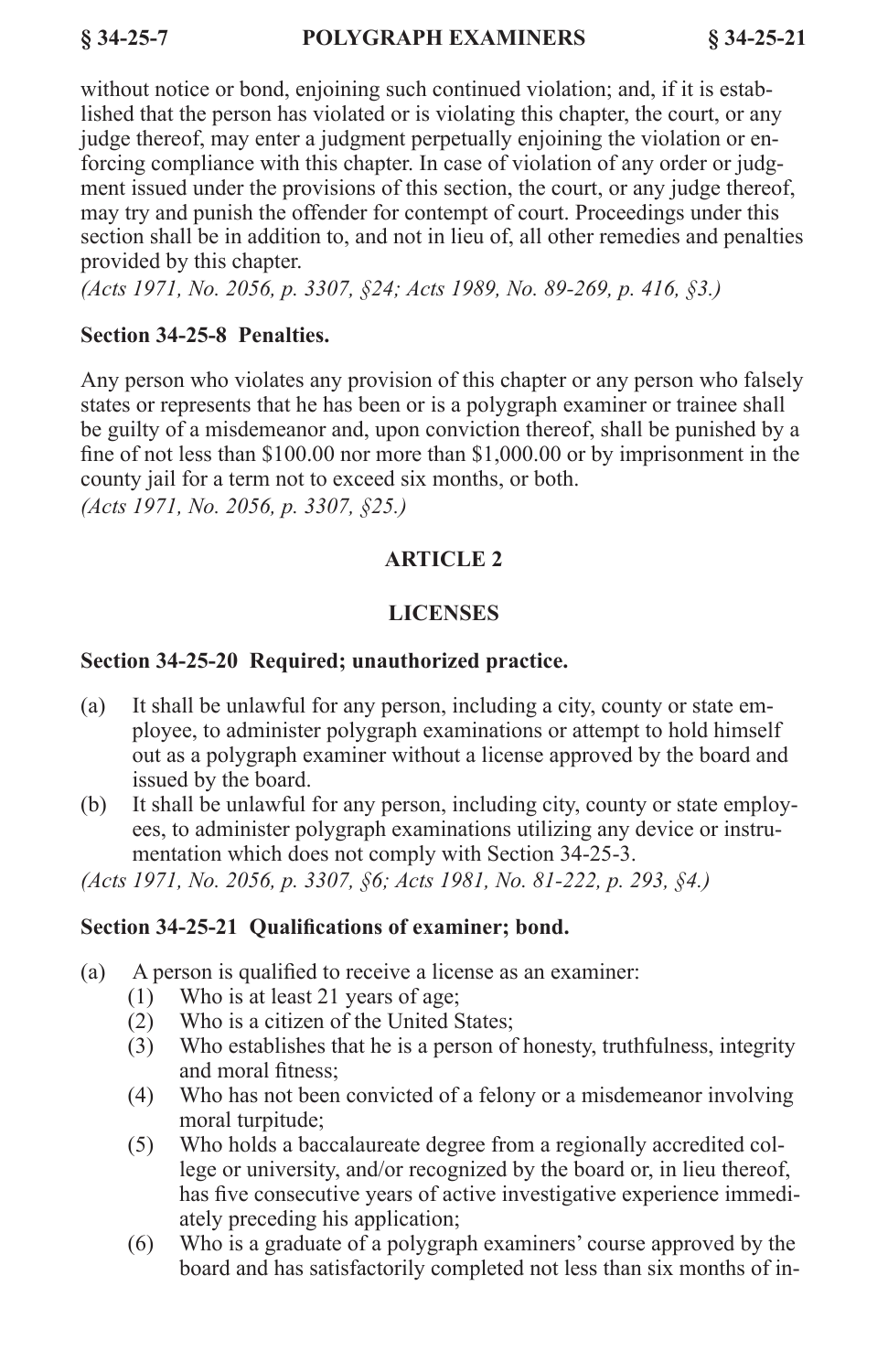ternship training; and

- (7) Who, when required by this chapter, passed an examination conducted by the board, or under its supervision, to determine his competency to obtain a license to practice as an examiner.
- (b) Prior to the issuance of a license, the applicant must furnish to the board evidence of a surety bond or insurance policy in an amount to be determined by the board. Said surety bond or insurance policy shall be on the condition that the obligor therein will pay to the extent of the face amount of such surety bond or insurance policy all judgments which may be recovered against the licensee by reason of any wrongful or illegal acts committed by him in the course of his examinations.

*(Acts 1971, No. 2056, p. 3307, §7; Acts 1981, No. 81-222, p. 293, §4; Acts 1989, No. 89-269, p. 416, §3.)*

#### **Section 34-25-22 Applications for original license.**

Applications for original license shall be made to the board in writing under oath on forms prescribed by the board and shall be accompanied by the required fee, which is not refundable. Any such application shall require such information as in the judgment of the board will enable it to pass on the qualifications of the applicant for a license.

(Acts 1971, No. 2056, p. 3307, §9; Acts 1989, No. 89-269, p. 416, §3.)

#### **Section 34-25-23 Nonresident applicants.**

(a) Each nonresident applicant for an original license or a renewal license shall file with the board an irrevocable consent that actions against said applicant may be filed in any appropriate court of any county or municipality of this state in which the plaintiff resides or in which some part of the transaction occurred out of which the alleged cause of action arose and that process on any such action may be served on the applicant by leaving two copies thereof with the board. Such consent shall stipulate and agree that such service of process shall be taken and held to be valid and binding for all purposes. The board shall send forthwith one copy of the process to the applicant at the address shown on the records of the board by registered or certified mail.

(b) Nonresident applicants must satisfy the requirements of Section 34-25-21. *(Acts 1971, No. 2056, p. 3307, §10; Acts 1989, No. 89-269, p. 416, §3.)*

#### **Section 34-25-24 Applicant with out-of-state license.**

An applicant who is a polygraph examiner licensed under the laws of another state or territory of the United States may be issued a license without examination by the board, in its discretion, upon payment of the appropriate fees as provided in Section 34-25-26 and the production of satisfactory proof that:

- (1) He is at least 21 years of age;
- (2) He is a citizen of the United States;
- (3) He is of good moral character;
- (4) The requirements for the licensing of polygraph examiners in such particular state or territory of the United States were at the date of the applicant's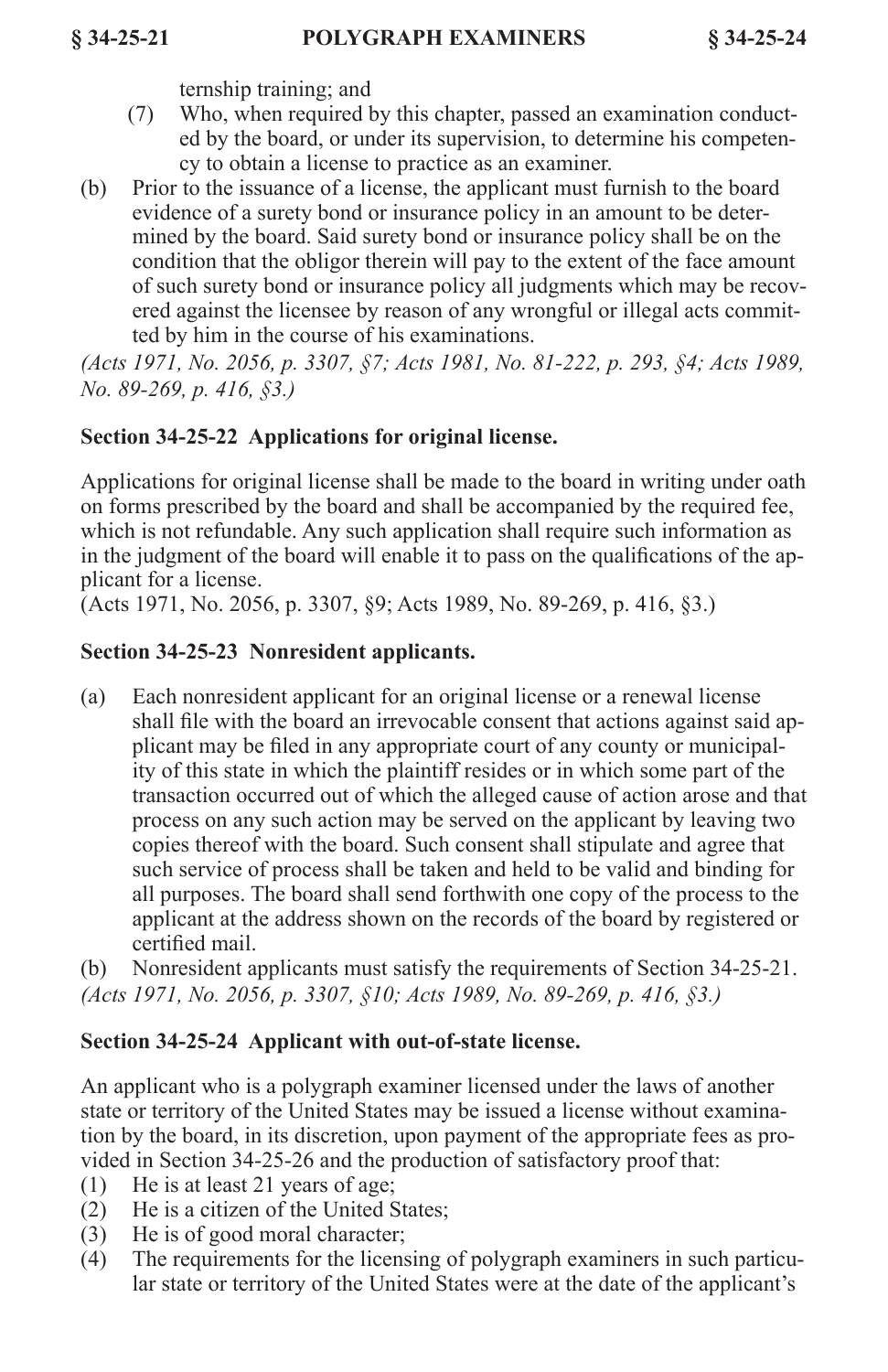licensing therein substantially equivalent to the requirements now in force in this state;

- (5) The applicant had lawfully engaged in the administration of polygraph examinations under the laws of such state or territory for at least two years prior to the application for license hereunder;
- (6) Such other state or territory grants similar reciprocity to license holders of this state; and
- (7) He has complied with Section 34-25-23.

*(Acts 1971, No. 2056, p. 3307, §11; Acts 1981, No. 81-222, p, 293, §4; Acts 1987, No. 87-159, p. 219, §3; Acts 1989, No. 89-269, p. 416, §3.)*

#### **Section 34-25-25 Internship license.**

- (a) Upon approval by the board, the board shall issue an internship license to a trainee provided he applies for such license and pays the required fee within 10 days prior to the commencement of his internship. The application shall contain such information as may be required by the board.
- (b) An internship license shall be valid for the term of six months from the date of issue. Such license may be extended or renewed for any term not to exceed six months upon good cause shown to the board.
- (c) A trainee shall not be entitled to hold an internship license after the expiration of the original six-month period and six-month extension, if such extension is granted by the board, until 12 months after the date of expiration of the last internship license held by said trainee.

*(Acts 1971, No. 2056, p. 3307, §12; Acts 1989, No. 89-269, p. 416, §3.)*

#### **Section 34-25-26 Examination and license fees.**

The fee requirements of this chapter shall apply to all polygraph examiners, including those employed by governmental agencies, and to those who engage in polygraph examinations on any commercial basis. The fees to be paid, effective October 1, 1991, are as follows:

- (1) By an applicant for an examination to determine his fitness to receive a polygraph examiner's license is \$250.00, which is not to be credited as payment against the license fee and is not refundable;
- (2) For the issuance of an original polygraph examiner's license the fee is \$250.00;
- (3) For the issuance of an internship license the fee is  $$100.00$ ;
- (4) For the issuance of a duplicate polygraph examiner's license the fee is \$20.00;
- (5) For the issuance of a polygraph examiner's renewal license the fee is \$200.00;
- (6) For the extension or renewal of an internship license the fee is  $$100.00$ ; and
- (7) For the issuance of a duplicate internship license the fee is \$20.00.
- *(Acts 1983, No. 83-647, p. 1009, §1; Acts 1991, No. 91-164, p. 219, §3.)*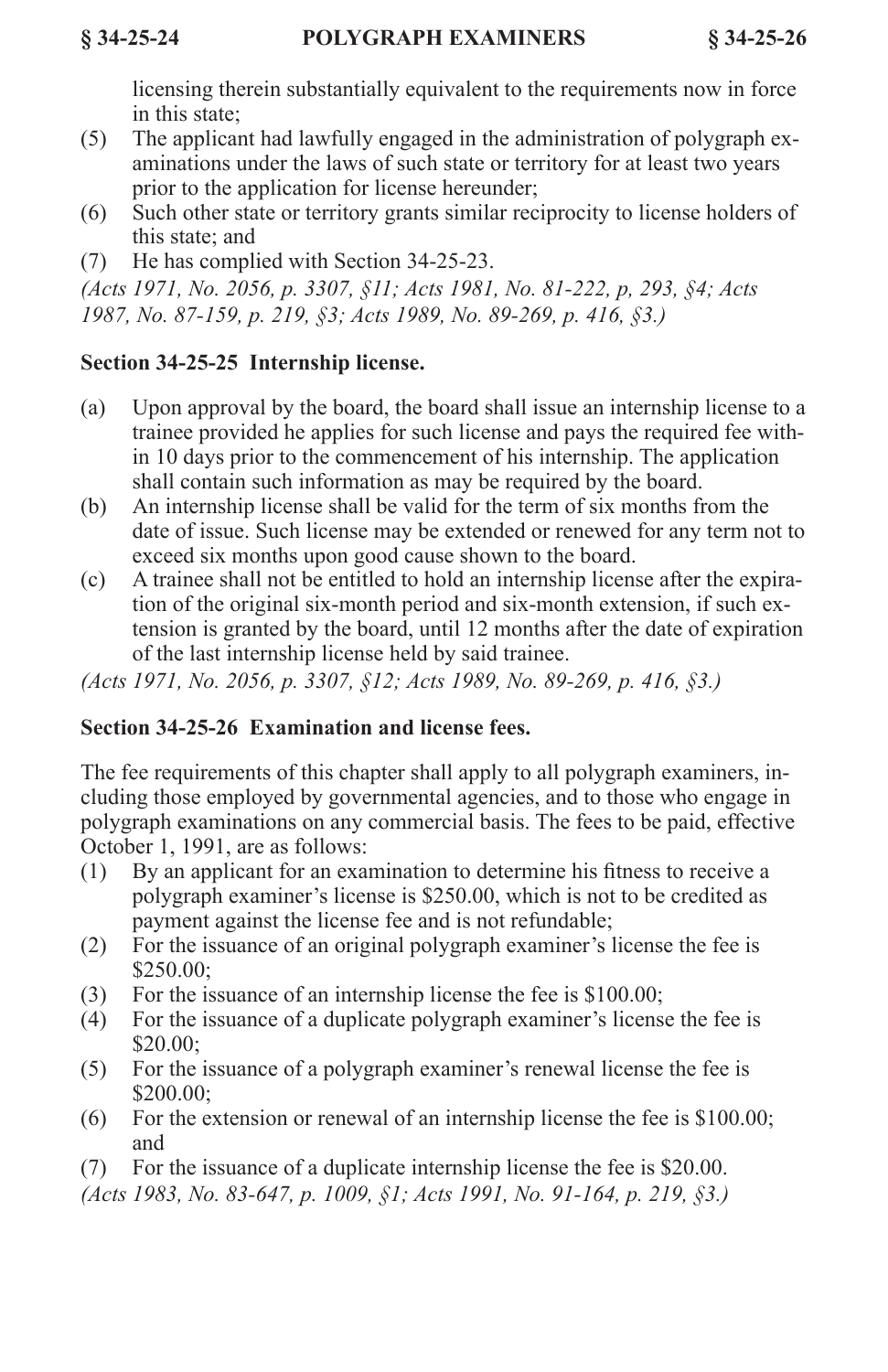#### **§ 34-25-27 POLYGRAPH EXAMINERS § 34-25-29**

#### **Section 34-25-27 Display of license; signature thereon.**

A license or duplicate license must be prominently displayed at the place of business of the polygraph examiner or at the place of internship. Each license shall be signed by the board members and shall be issued under the seal of the board.

*(Acts 1971, No. 2056, p. 3307, §14.)*

#### **Section 34-25-28 Change of business address.**

Notice in writing shall be given to the board by the licensed examiner of any change of principal business location within 30 days of the time he changes the location. A change of business location without notification to the board shall automatically suspend the license therefor issued.

*(Acts 1971, No. 2056, p. 3307, §15; Acts 1989, No. 89-269, p. 416, §3.)*

#### **Section 34-25-29 Termination and renewal of examiner's license.**

(a) (1) Each polygraph examiner's license shall be issued for the term of one year and shall, unless suspended or revoked, be renewed annually as prescribed by the board. A polygraph examiner whose license has expired may at any time within two months after the expiration obtain a renewal license, without examination or late penalty fee, by submitting a renewal application to the board and satisfying subdivisions (2), (3), and (4) of subsection (a) of Section 34-25-21. A polygraph examiner whose license has expired, and who does not apply for renewal within two months following expiration, may at any time within three to six months after the expiration obtain a renewal license, without examination, by paying a late penalty fee as prescribed by the board, submitting a renewal application to the board, and satisfying subdivisions (2), (3), and (4) of subsection (a) of Section 34- 25-21.

(2) However, any polygraph examiner whose license expired while he or she was in the federal service on active duty with the Armed Forces of the United States, or the National Guard called into service or training, or in training or education under the supervision of the United States preliminary to induction into the military service, may have his or her license renewed, without examination or late penalty fee, if within six months after termination of such service, training, or education, except under conditions other than honorable, he or she furnishes the board with an affidavit to the effect that he or she has been so engaged and that his or her service, training, or other education has been terminated. Subdivisions (2), (3), and (4) of subsection (a) of Section 34-25-21 shall also be satisfied.

(b) The board shall adopt a program of continuing education for its licensees not later than October 1, 1993, and after that date no licensee shall have his or her active license renewed unless, in addition to any other requirements of this chapter, the minimum continuing annual education requirements are met. It is further provided that this continuing education program may not include testing or examination of the licensees in any manner.

*(Acts 1971, No. 2056, p. 3307, §16; Acts 1981, No. 81-222, p. 293, §4; Acts*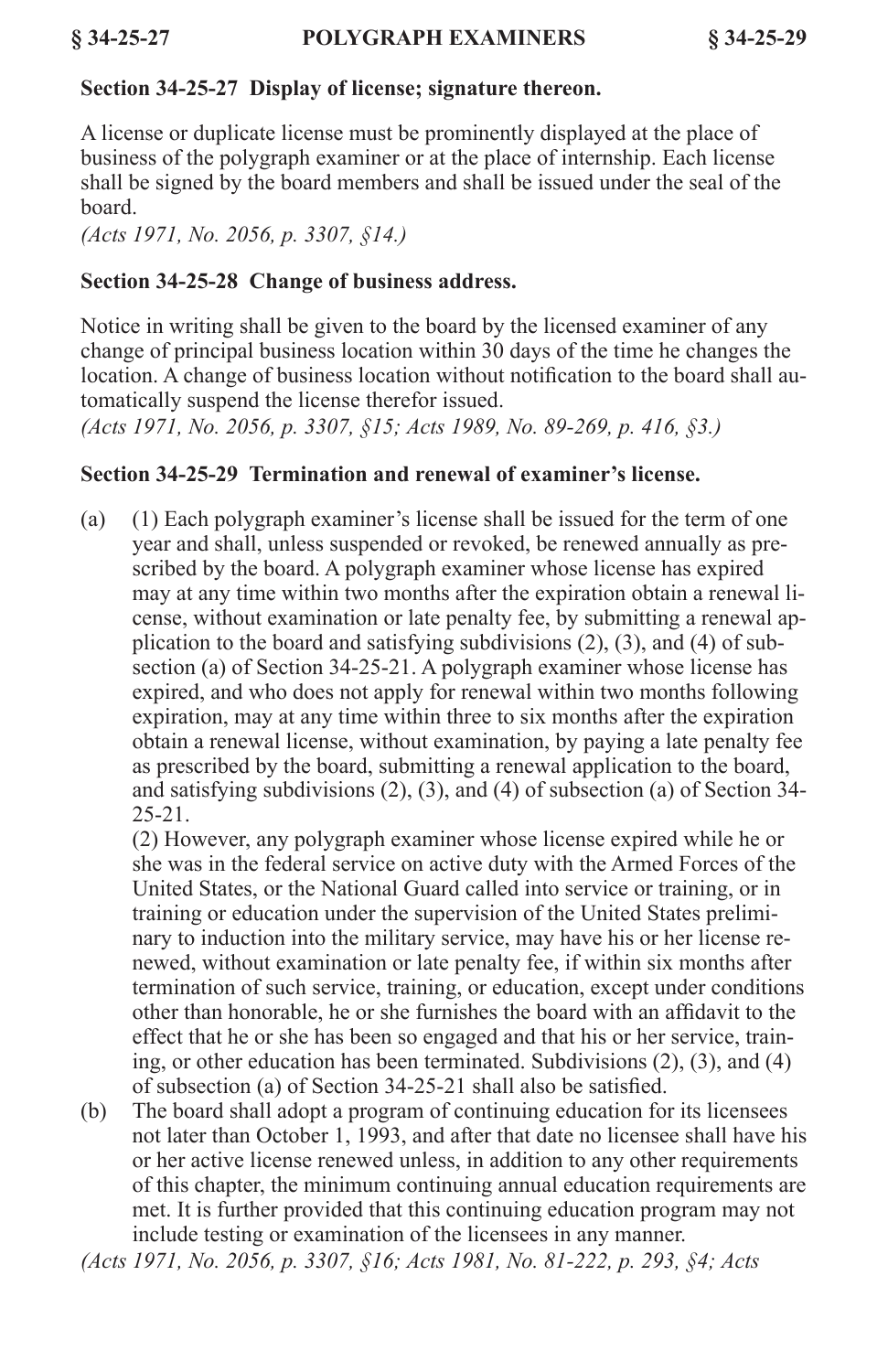*1983, No. 83-647, p. 1009, §1; Acts 1991, No. 91-164, p. 219, §3; Act 2003-61, §3.)*

#### **Section 34-25-30 License required to maintain action.**

No action or counterclaim shall be maintained by any person in any court in this state with respect to any agreement or service for which a license is required by this chapter or to recover such services for which a license is required by this chapter without alleging and proving that such person had a valid license at the time of making such agreement or performing such services.

*(Acts 1971, No. 2056, p. 3307, §17.)*

#### **Section 34-25-32 Refusal, suspension, reprimand, probation or revocation — Grounds.**

The board may refuse to issue a license, may issue oral or written reprimands to an examiner, may place an examiner on probation, or may suspend or revoke a license on any one or more of the following grounds:

- (1) Failing to inform a subject to be examined that his participation in the examination is voluntary;
- (2) Failing to inform a subject to be examined as to the nature of the examination;
- (3) Failing to inform the subject of the results of the examination if so requested;
- (4) Willful disregard or violation of this chapter or of any regulation or rule issued pursuant thereto, including, but not limited to, willfully making a false report concerning an examination for polygraph examination purposes;
- (5) Willfully aiding or abetting another in the violation of this chapter or any regulation or rule issued pursuant thereto;
- (6) Having demonstrated unworthiness or incompetency to act as a polygraph examiner as defined by this chapter;
- (7) Making any willful misrepresentation or false promises or causing to be permitted any false or misleading advertisement for the purpose of directly obtaining business or trainees;
- (8) Allowing one's license under this chapter to be used by any unlicensed person in violation of the provisions of this chapter;
- (9) If the holder of any license has been adjudged guilty of the commission of a felony or a misdemeanor involving moral turpitude;
- (10) Where the license holder has been adjudged a habitual drunkard or mentally incompetent as provided in the probate code;
- (11) Material misstatement in the application for original license or in the application of any renewal license under this chapter; or
- (12) Failing, within a reasonable time, to provide information requested by the board as the result of a formal complaint to the board which indicates a violation of this chapter.

*(Acts 1971, No. 2056, p. 3307, §18; Acts 1989, No. 89-269, p. 416, §3.)*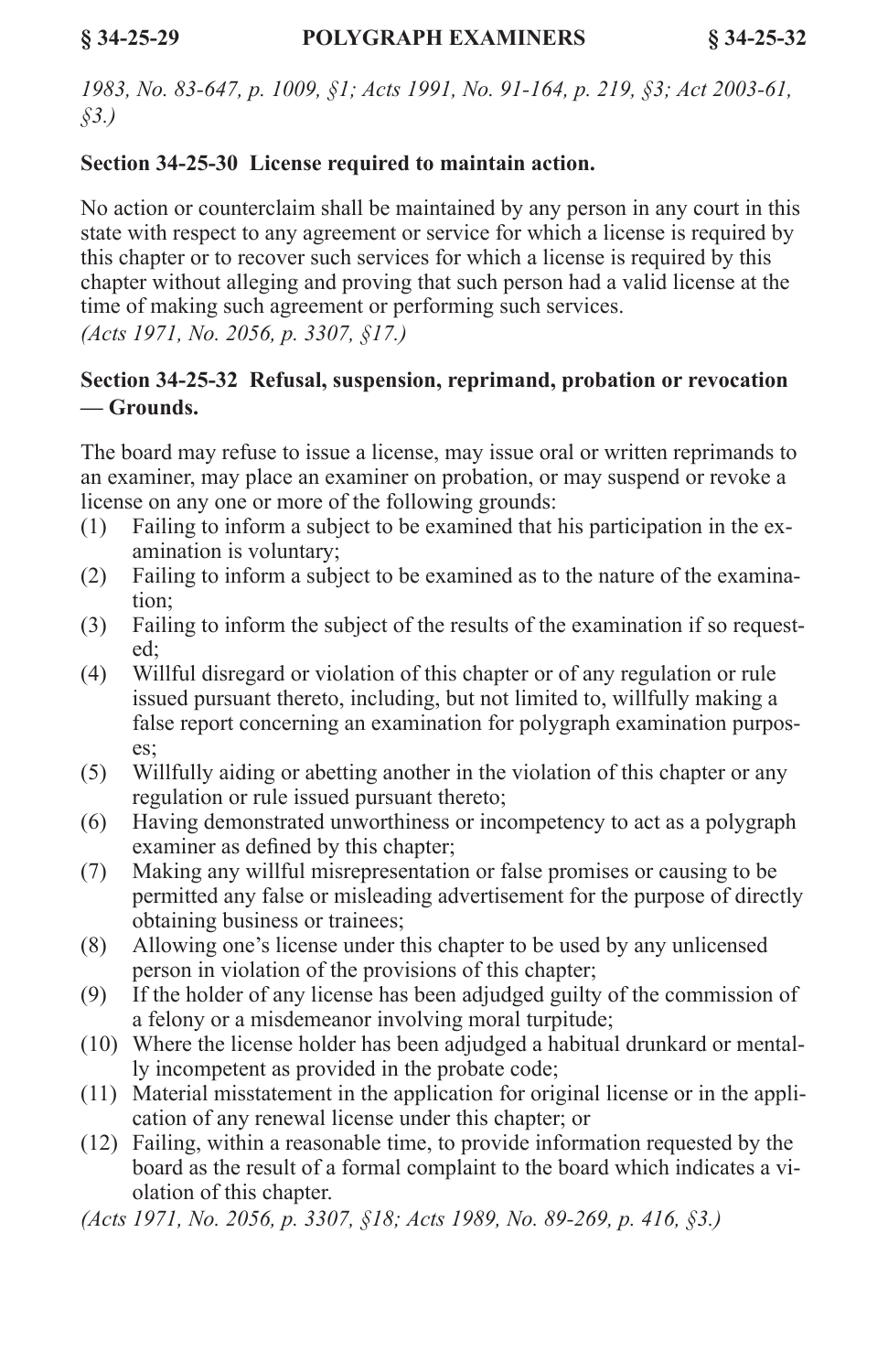#### **Section 34-25-33 Refusal, suspension, reprimand, probation or revocation — Violation by one examiner or trainee not to affect employer.**

Any unlawful act or violation of any of the provisions of this chapter on the part of any polygraph examiner or trainee shall not be cause for revocation of the license of any other polygraph examiner for whom the offending examiner or trainee may have been employed, unless it shall appear to the satisfaction of the board that the polygraph examiner-employer has willfully or negligently aided or abetted the illegal actions or activities of the offending polygraph examiner or trainee.

*(Acts 1971, No. 2056, p. 3307, §19.)*

#### **Section 34-25-34 Refusal, suspension, reprimand, probation or revocation — Hearing.**

- (a) Where there is cause to refuse an application or to suspend or revoke the license of any polygraph examiner, the board shall, not less than 30 days before refusal, suspension or revocation action is taken, notify such person in writing, in person or by registered or certified mail at the last address supplied to the board by such person, of such impending refusal, suspension or revocation, the reasons therefor and of his right to an administrative hearing for the purpose of determining whether or not the evidence is sufficient to warrant the refusal, suspension or revocation action proposed to be taken by the board. If, within 20 days after the personal service of such notice or such notice has been deposited in the United States mail, such person has not made a written request to the board for this administrative hearing, the board is authorized to suspend or revoke the polygraph examiner's license of such person without a hearing. Upon receipt by the board of such written request of such person within 20 days as set out above, an opportunity for an administrative hearing shall be afforded as early as is practicable. In no case shall the hearing be held less than 10 days after written notification thereof, including a copy of the charges, shall have been given the person by personal service or by registered or certified mail sent to the last address supplied to the board by the applicant or licensee. The administrative hearing in such cases shall be before the board.
- (b) The board shall conduct the administrative hearing and it is authorized to administer oaths and issue subpoenas for attendance of witnesses and the production of relevant books, papers, documents, etc. On the basis of the evidence submitted at the hearing, the board shall take whatever action it deems necessary in refusing the application or suspending or revoking the license.

*(Acts 1971, No. 2056, p. 3307, §21.)*

#### **Section 34-25-35 Refusal, suspension, reprimand, probation or revocation — Judicial review.**

Any person dissatisfied with the action of the board in refusing his application or suspending or revoking his license, or any other action of the board, may appeal